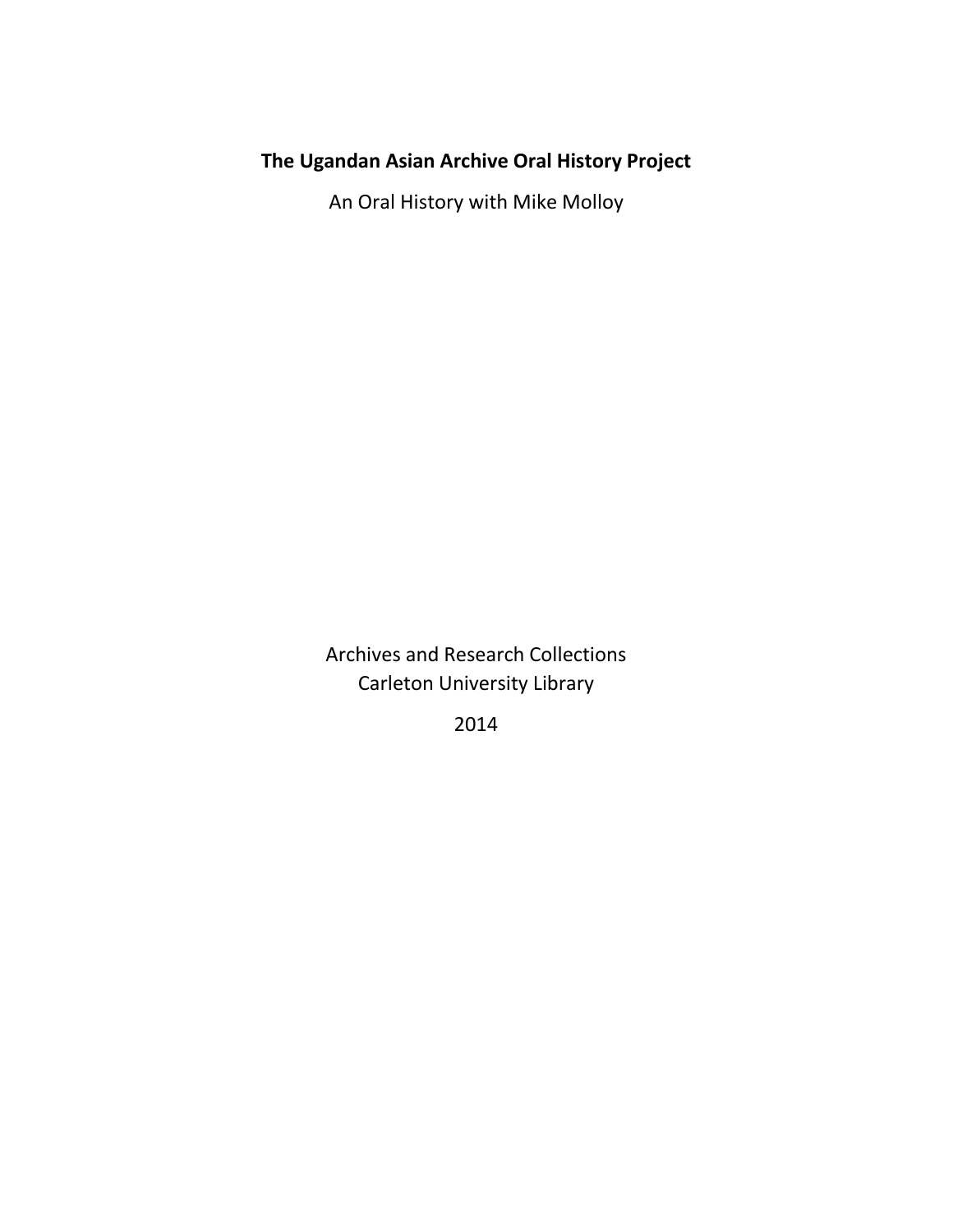## An Oral History with Mike Molloy

*The Ugandan Asian Archive Oral History Project* Archives and Research Collections, Carleton University Library

Narrator: Mike Molloy Researcher: Heather LeRoux Date: August 13, 2014 Session #: 1/1 Length: 92 minutes Location: Carleton University Library, Ottawa ON.

### *Abstract:*

Mike Molloy was one of the Canadian immigration officials who assisted in the 1972 Asian expulsion from Uganda. Working under the direction of Roger St. Vincent, Molloy was second in command at the Kampala office during the time of the expulsion. Molloy has also served as the President of the Canadian Immigration Historical Society, which was responsible for gathering the materials found in the Ugandan Asian Collection.

This oral history covers Molloy's background working for Manpower and Immigration Foreign Service and the lead up to the 1972 Asian expulsion. It also includes a detailed account of the major issues faced at the Kampala immigration office during the three month period before the expulsion deadline, from September 6 to November 8, 1972.

The interview concludes with a brief overview of how the Ugandan Asian Collection was assembled before arriving at Carleton University in 2012.

This oral history was conducted at Maxwell MacOdrum Library, the home of Archives and Research Collections at Carleton University. Present for this interview was also Shezan Muhammedi, PhD Candidate in History, Migration and Ethnic Relations at the University of Western Ontario.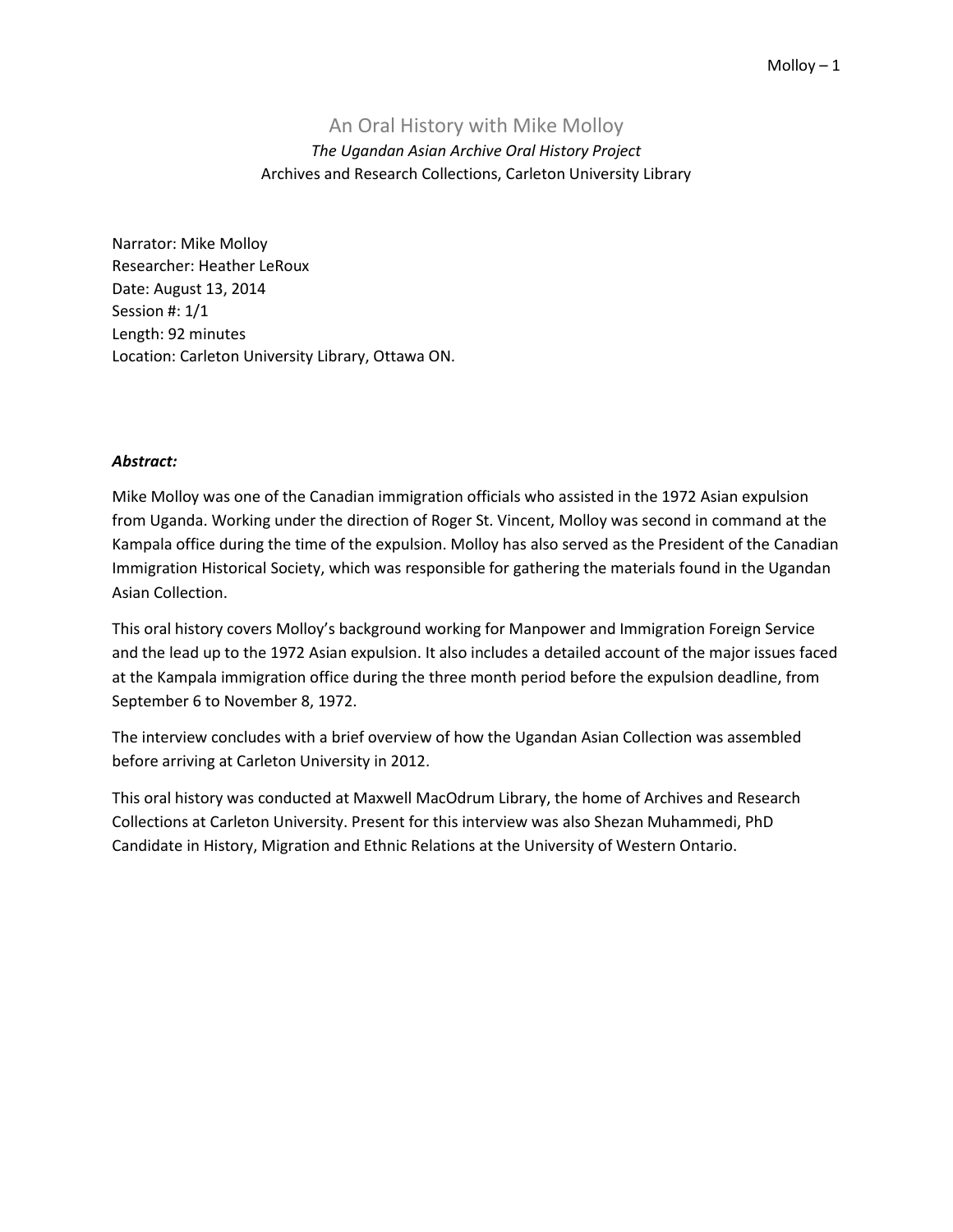**Heather LeRoux: Okay so today is the 13th of August 2014, this is Heather LeRoux, an oral history with Mike Molloy for the Ugandan Asian Archive Oral History Project. So Mike I'll get you to start by telling me a little bit about yourself and where you're from.** 

**Mike Molloy:** I'm from British Columbia, I grew up for the most part in the Kootenay area, in and around Nelson, British Columbia. I got my education there including a university degree from a university that lived and died in Nelson in the fifties and sixties, Notre Dame. Nelson's the prettiest town in Western Canada – just put that plug in. I did graduate studies at the University of Saskatchewan in European Diplomatic History, although I didn't finish it. I had a pretty normal growing up, I guess.

In 1968 I guess it was, I put in an application to join what was then called the Manpower and Immigration Foreign Service, and to my amazement I was accepted and reported for duty in Ottawa having driven across Canada in a Volkswagen, with baby in the back and all of our possessions stuffed into the back seat, which was taken out and shipped to Ottawa by greyhound bus.

I had a year's training – really good training – basically in and around the Burke building on Rideau Street, which is where Manpower and Immigration's headquarters was. We got, of course, intensive work on the Immigration Act and Regulations but also a lot of skills acquisition including interview techniques. We were interviewed on television which was a quite a big shock to all of us back at that stage. We did a tour across Canada and I was really lucky, we were supposed to go as a part of the training to two posts abroad for two weeks each and I was to go first of all to Vienna and then switch with my friend - a guy from Kitchener - and go to Belfast while he came to Vienna. But I arrived in Vienna three days after the Russians marched in to Czechoslovakia and so I was there when the government made the decision that we were going to take Czech refugees.

I was very proud because I started out interviewing refugees and then a very senior officer came to watch my technique, and I was immediately promoted to carrying files [Laughter] after which I was promoted to signing visas and my friend Doug Dunnington and I literally worked out of a broom closet for four weeks. We'd get in there in the morning, push our chairs backwards into the broom closet, they'd bring a table and all day long it would be piled with applications from Czechs who had been approved by the interviewing team – lucky guys – and were getting ready to be transported to Canada. So my first real interchange with any immigrants was with refugees, the Czech refugees.

That was followed up by a fantastic two and a half year posting to Tokyo, where I did mainly normal immigration from Japan, from Okinawa – which was still occupied territory – and from Korea where at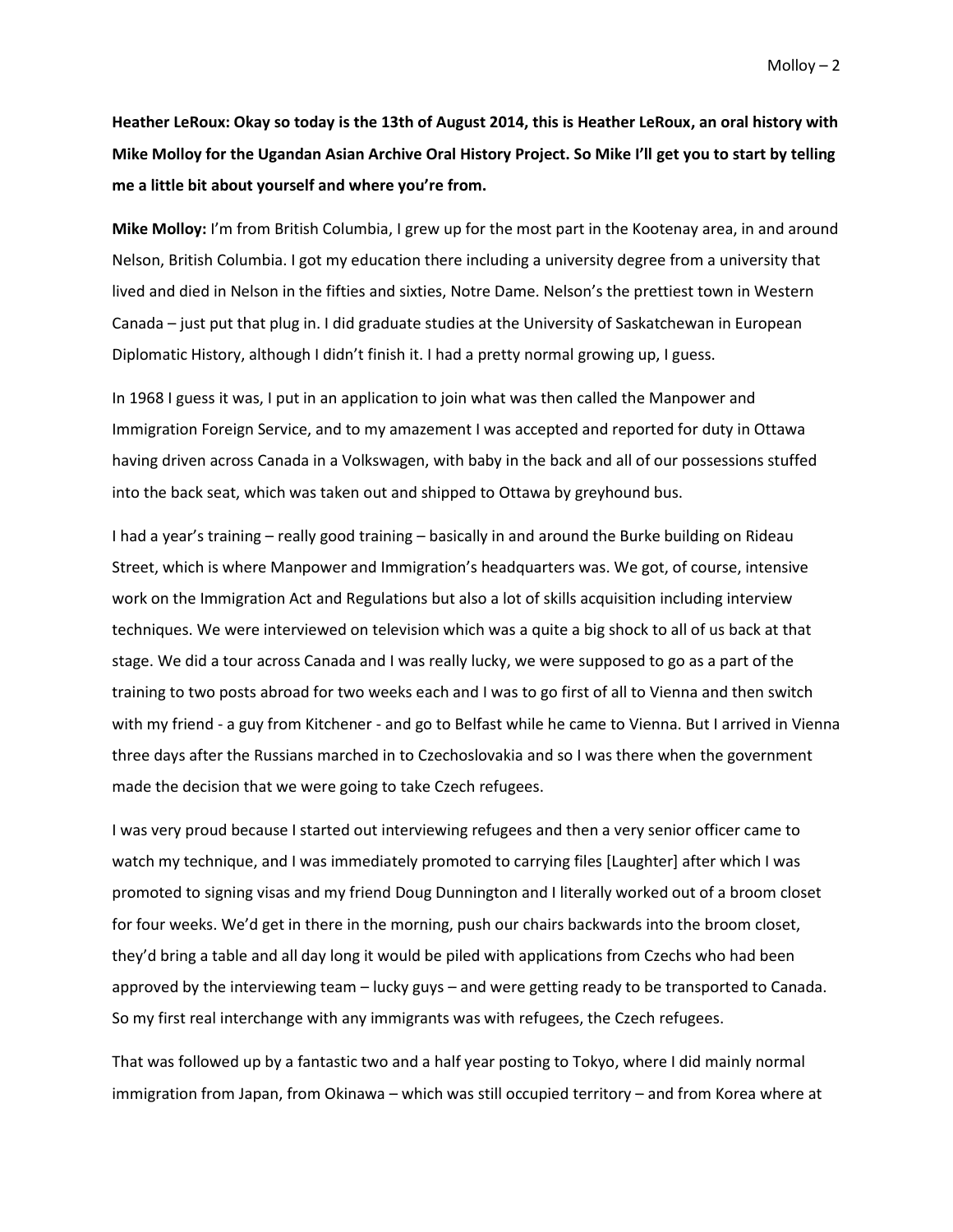that stage we had no embassy in Korea so we would fly once or twice, three times a year to Korea and interview immigrants there. It was really the start of immigration from Korea to Canada. Korea was a very odd place at that stage, it was still crawling out from the horrors of the Korean War. But you could see very powerful people, very determined people, people with a strong sense of who they were and where they were going. So that was really good training and experience.

And then I got my next assignment after two and a half years there in the summer of '71, it was a cross posting to Beirut, and Beirut at that stage was what was called an area office and it was responsible for thirty-eight countries, so those countries began with Iran farthest east, Iraq, the Gulf countries, Saudi Arabia, and Oman. Although we had lots of business from some of them, not so much in others. Turkey, and then west and south of there, we didn't cover Egypt or Sudan but we covered the eastern half of Africa, down to the South African border and all the islands in the Indian Ocean – I said we had thirtyeight countries, several of which we never even found.

I'd wanted to go to Beirut for the travel, I was appalled at how much there was, I had been there barely a month when my boss said "Okay everybody here has been travelling like crazy." I'd arrived late because we'd had some medical problem, we had just rented an apartment with no furniture, and he said "Two weeks from now I want you in East Africa interviewing" so… and he said "The other guys will teach what you need to do." And the first thing we had to do was learn the name of the airports, the countries and the currency, and the capitals. If you didn't know those things you could go off and never come back.

So what I had to learn was how to get from Beirut to Athens, because you couldn't get to Africa from Beirut, then we would fly to Kenya and interview for anything from a week to two weeks. Then to Zambia for maybe three or four days of interviews, then out to the islands – the beautiful island of Mauritius in the Indian Ocean you always tried to make sure you had a weekend there – and maybe interview from anything from a week to ten days. Then back through Dar-es-Salaam, where the Ismailis in particular were being squeezed out and we were interviewing there people whose businesses had been nationalized – they hadn't been told they had to go they simply had their businesses nationalized – and we… one of my colleagues was dealing with them full time. So I spent a week in Dar, then back to Nairobi where there were more files waiting and so another almost week. And then the idea was that I was to go to Ethiopia, Rabat - each for a couple of days work - and then home through Cairo.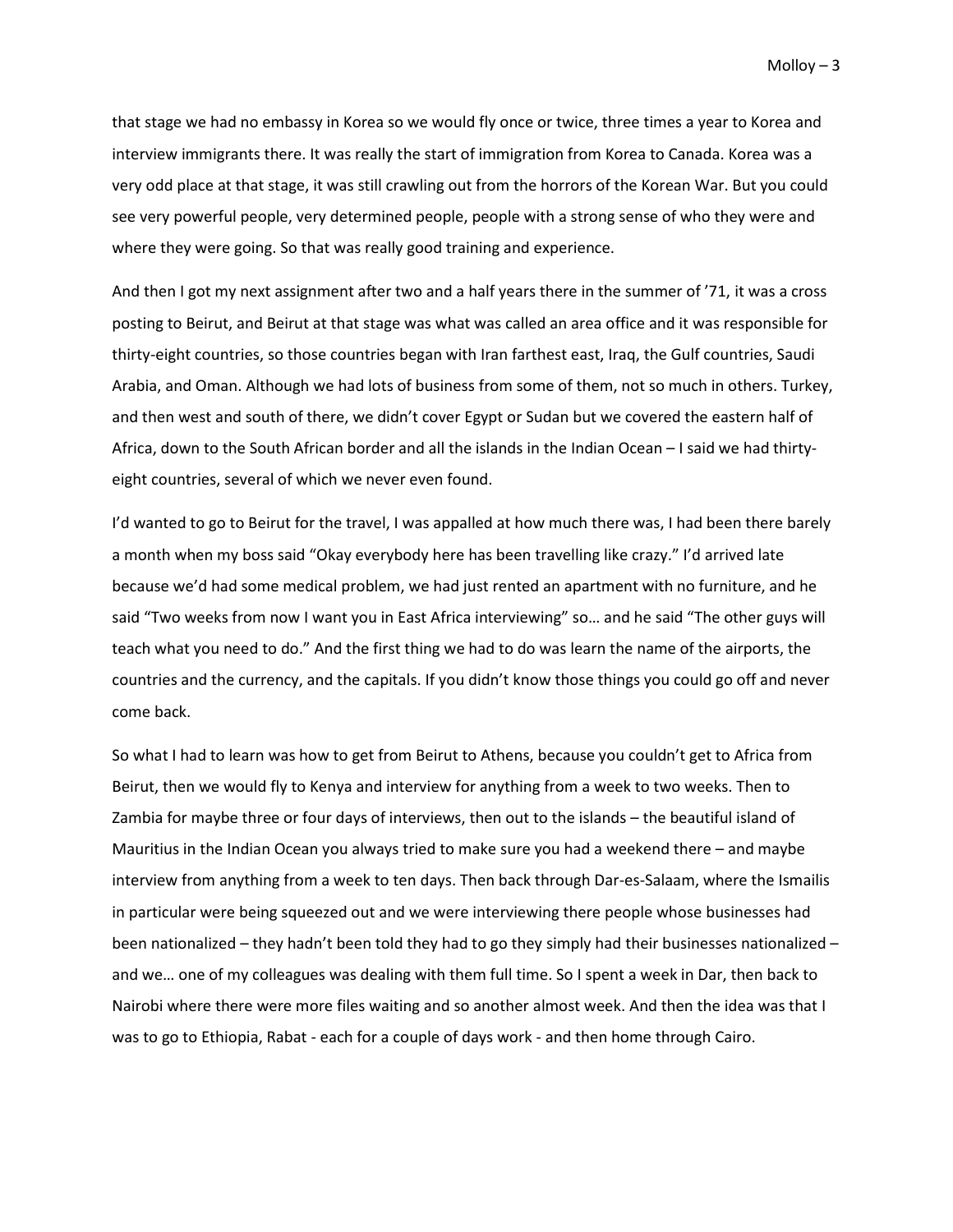So I got this all planned out and the boss said to me "You haven't got Uganda on your list." I said "We don't have any files, we don't have any applications there." And he said "That's not the idea," he said "You know, you've read this mad man Idi Amin has taken over, I want you to go and spend two or three days there and you are to meet with the British and the Americans, but most of all you are to meet with the leaders of every one of the communities you can track down." He said "Start with the Ismailis, they're the best organized." So that's what I did, and in those days we didn't have diplomatic status so you travelled with an ordinary government passport, which meant that for the most part you ended up at the back of every line. Which is really not very pleasant, with tonnes of files and suitcases full of files and stuff.

Anyway, so when I swung back through Kenya I did my work there, I then went to Kampala for three days. And I met the head of the [Ismaili] council, who said basically you know, who we are, we're watching, we're worried about what's going to happen here. You guys might want to start thinking about sending a few families to Canada. There was a little movement out of Uganda – not much – but there was a little movement, certainly there was none on that trip. And I met a number of people who then became very, very important six or eight months later.

So home we go back to Beirut, and spend a week working through all the files you hadn't quite finished because we were doing twelve families a day, so it was pretty intense. Plus, often in those places there were visitors that had to be dealt with as well. It sounds like it was a lot of fun, it was a lot of work. Anyways I came back, spent a month or so mainly dealing with Lebanese visitors which was a bit like cleaning a sawmill – it was really hard work. A trip to Turkey and then it was time to go back in June/July, it was time for another trip to East Africa.

So I again, I did that whole circuit again and went to Kenya, or rather Uganda, met with the same people again and a few others and basically said you know, things are not looking well and over the course of that summer or that spring between my first visit and the second one less than six months later, the pressure on the community as Amin began to focus on that community, was growing. But people thought they could, for the most part people told me even on the second, "Oh well, you know, this will pass, he can't afford not to have us here – we are the economy." So I got home, and was home and the plan was that my wife and I were going to – I hadn't had any time off since I got there – so the plan was we were going to take a month off and throw everybody in the back of the car and go off to Turkey for a bit of camping which was what people did in those days.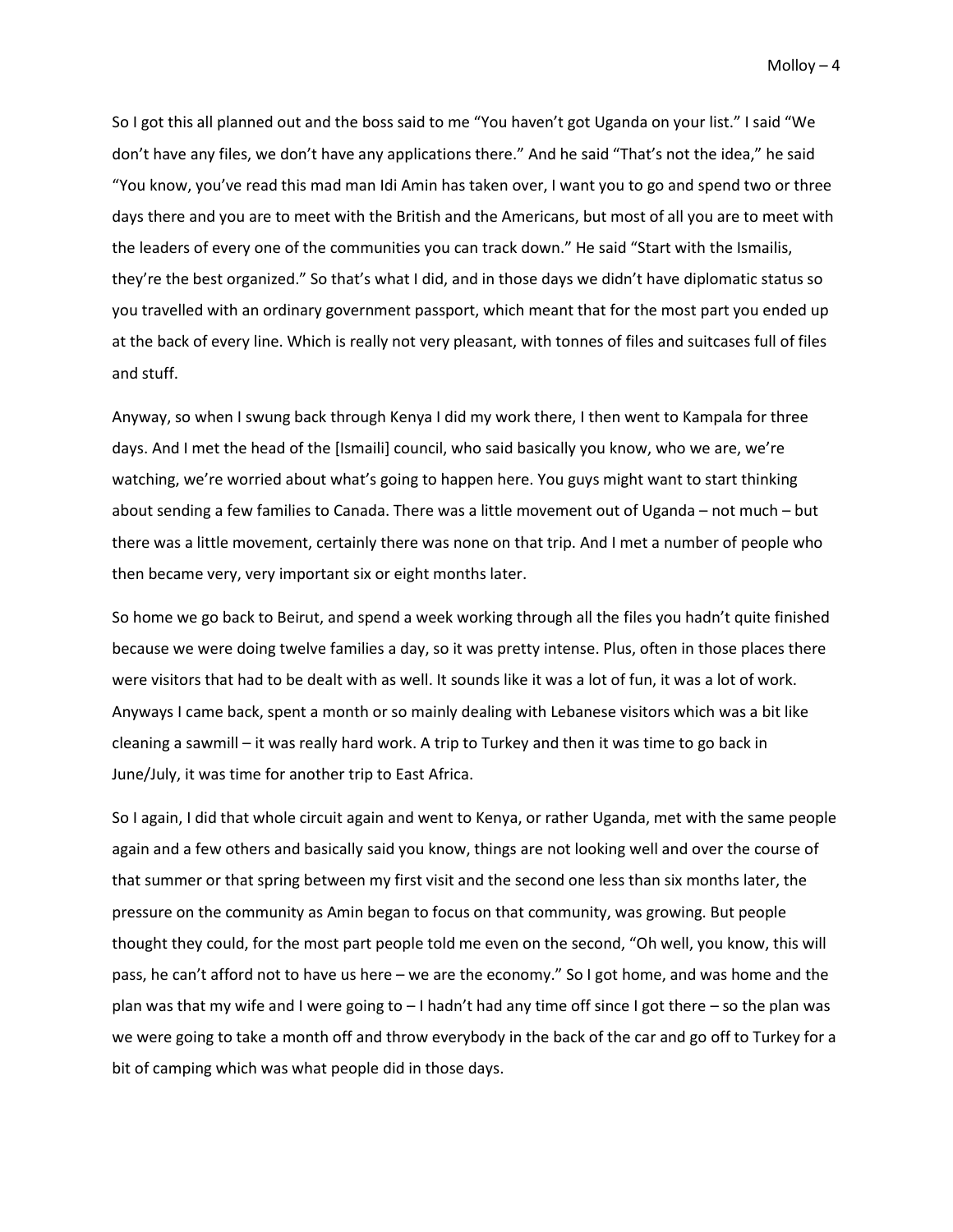And then one week, probably the middle of… I must have got back the last part of July… of course on the fourth of August we hear that the expulsion has been ordered and then my boss Roger St. Vincent begins to get bombarded from Ottawa as I'm the last guy to have been in Uganda. I'm in there with him all the time thinking okay, what can we do… trying to figure out the answers to the questions that Ottawa's answering – because they didn't know what to do either. At first they thought that we could somehow do everything from Beirut, and we quickly disabused them from that – you can't do it from here, the mail takes forever, there's no good communication. You can't even get a flight from here to anywhere there.

Then in one week - kind of the week from hell - my wife who was pregnant was told by the doctor in the embassy "You're not having the baby here, I want you out of here back to Canada as fast as you can. This week." And then I got a message from Ottawa saying "Oh by the way we're going to be shifting you from Beirut to the United States to open a new visa office, before December" and then as I, I was sort of reeling from all of this – this happened the same day – and then within an hour Roger's secretary comes in [to get me] and [Roger] tells me he's heading as fast as he can within a day or two for Kampala and I'm going to be his right hand man. I said "Yeah well I've got to get my family out of here first," you know so, busy day.

Buys days, we had to break the lease, pack up what we had, get the shipping companies in, get a ticket for my wife and two kids via London, notify her friends in London she was coming through. Got them on the plane on Friday, finished up the packing on Saturday, checked into the Phoenicia hotel, because the flat was empty by that time. Drove in, checked in, got up in the morning, got on the limo to the airport, up to Athens, have a day in – well twelve hours to the flight, I'll be able to explore Athens. It was – pardon me – pissing down rain in no uncertain terms, so I thought well… and you know I'm in a hotel room, no T.V., no radio, no nothing. So I thought well, I'll just have a nap. Just as I drifted off to sleep a little voice in my head said "Where did you leave your car?" [Laughter] It was quite a mystery, I had driven to the hotel.

Anyways, the next morning, or that night I flew down and when I got to Nairobi, there was a message waiting for me from Roger saying he'd got some forms and stuff printed up and I was to pick them up and he said "Come as soon as you're done, bring as many big Canadian flags as the embassy would let you have." So I guess the next day, the forms were done and I got them all bundled up, and I went and saw the ambassador and he gave me about six very large flags, and I flew into Kampala on the sixth. Now, Roger had been there for two or three days and the core crew had arrived on the Monday. I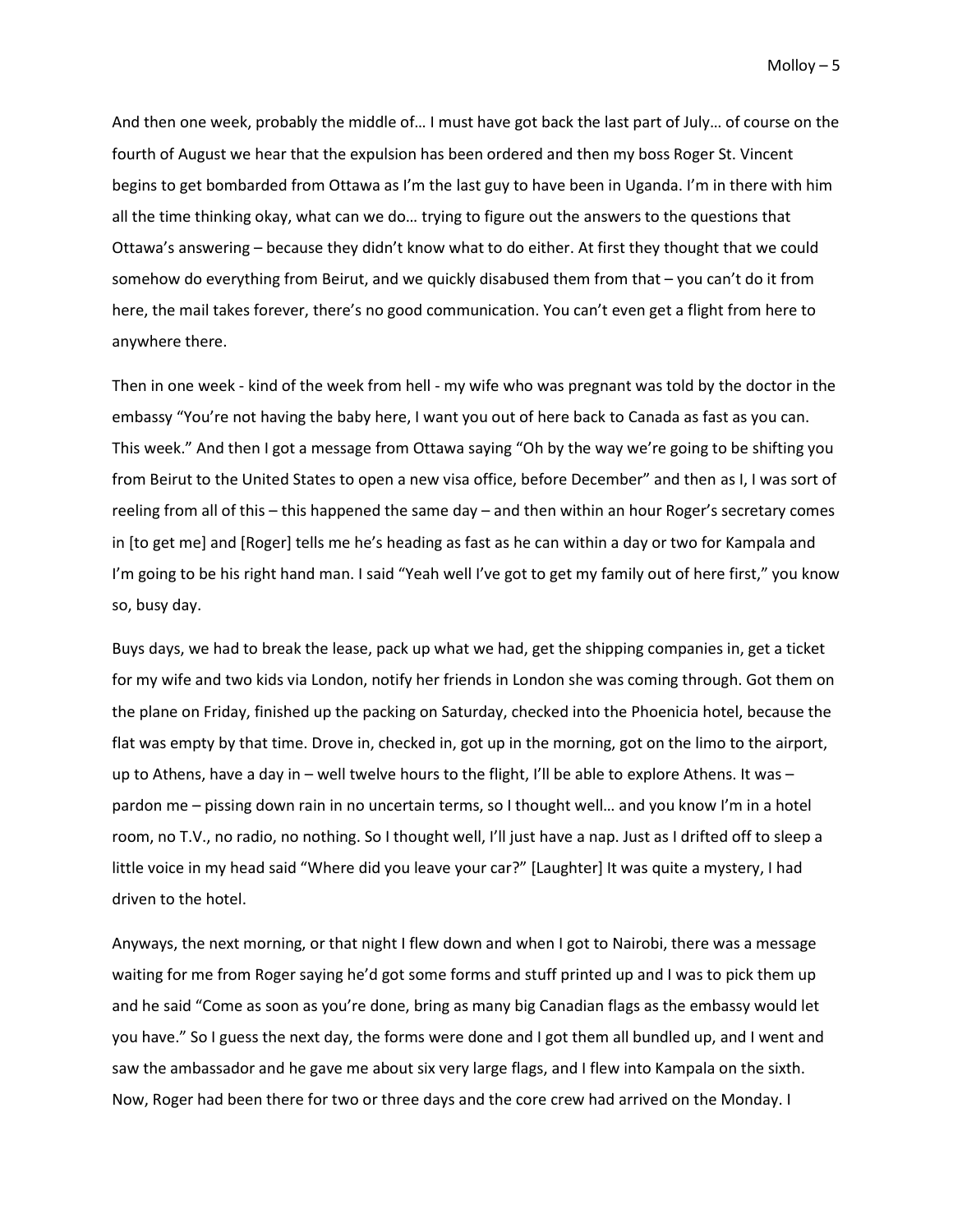arrived with two or three others on the Tuesday and to my surprise there was a mini bus waiting for me at the airport with… a little white mini bus with little cardboard Canadian flags painted, stuck to the front, the back, the walls, the doors. And a man, the African driver said "I'll take you to the hotel," I said "No, no, I understand there's an office, take me to the office."

Roger had managed to get a really good office with the help of the British and the Ismailis who held the space for us, the British they put in the basement, we had this mezzanine floor. So I arrived there with the boxes and stuff and went up the stairs and I'm looking around because there's people running hither and thither, and furniture is arriving that had been made for us and I hear from the back of the room St. Vincent's voice "Well Molloy, did you come here to look around or did you come here to work?"

So I just threw everything down in the corner and said "What do you want me to do?" he said, "I've got a meeting, here's…" he has a piece of paper… "This is how I want the furniture set up." So we all get in there, we get it all done and he tells me "We're opening tomorrow morning." I met the three secretaries who'd come in, the clerk, two or three visa officers who had come in from London and Athens, and I think Rome, a doctor… a couple of doctors. And so we had a meeting that night, Roger had a little suite for meetings at the Apollo International Hotel, where we were all staying. Which was a, maybe six blocks from where the building was.

So we had a meeting there that night, and we were trying to figure… the big problem was how the heck are we going to communicate with these people? We've got sixty days to move them out, the deadline is in November, this is September, the beginning of September. How will we communicate? And this clerk by the name of Jim McMaster who'd arrived with the three secretaries opens up this box and he brings out a stamping machine, a little silver gizmo like this, and could stamp the same number over as many as nine times, and then go onto the next number. I think it did six digits, and he said "Well why don't we stamp this on the application and stamp these on a piece of paper - a different piece of paper and then we could just put the numbers in the newspaper." Well of course that was… that was the device around which the whole system worked because it allowed for us to put… to summon people to interviews or for other things without ever putting their names down anywhere and using the paper, which everybody read. So I mean McMaster should have gotten the Order of Canada for just... he just... just on spec he was packing up supplies and he just saw this thing sitting on the shelf in the store room and without even thinking just grabbed it and threw it in just in case. That, boy that was our pivot.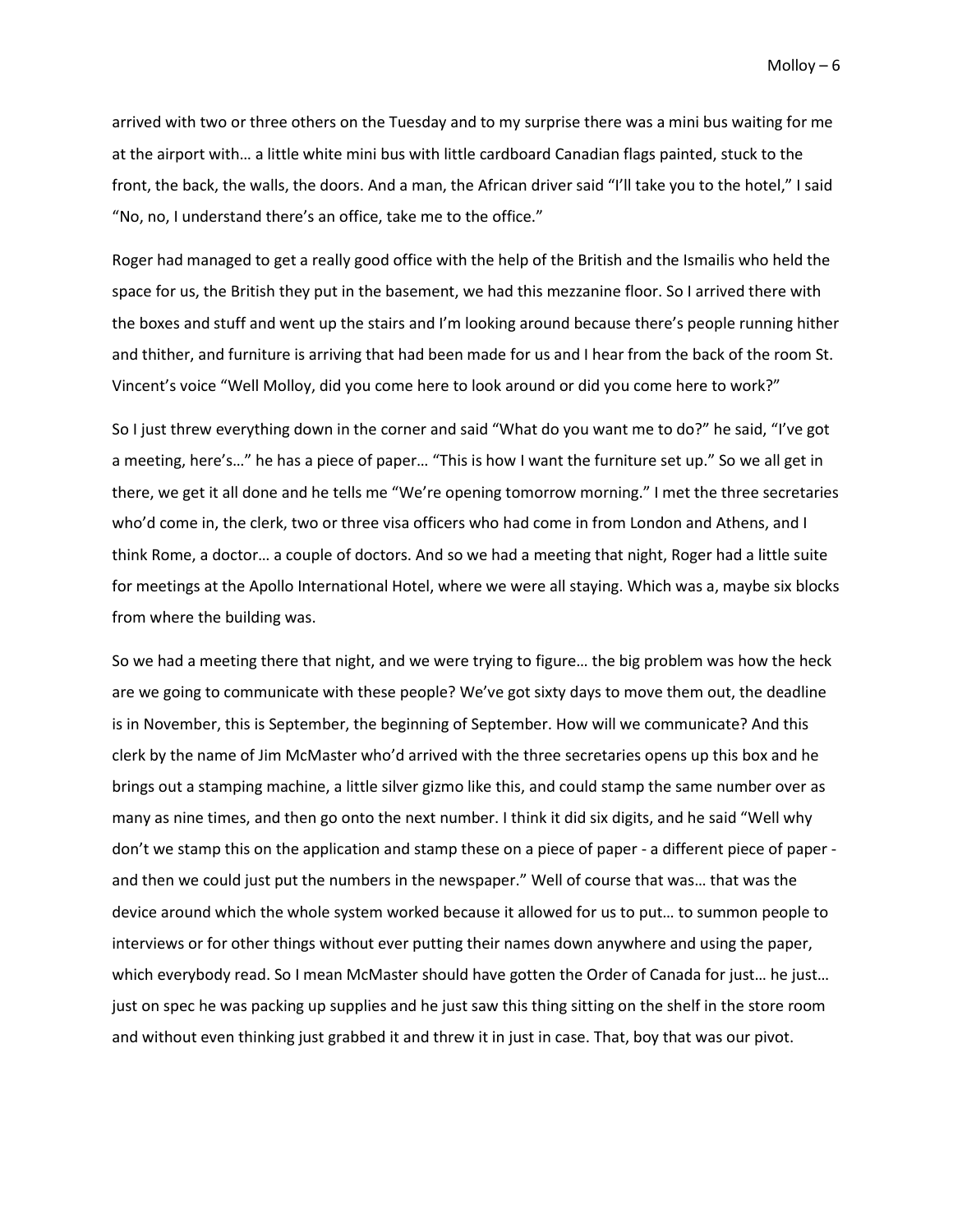The next morning, sixth of September we're open for business. The rules that we had from cabinet at that stage were up to three thousand people who meet normal criteria - the points system. But keep in mind the humanitarian circumstances, you know the typical perfectly square circle of instructions, up to three thousand and… but standby. So that was our initial thing. The next morning everybody except the boys - the three young visa officers – got in the mini buses, and I walked down the hill with Jacques Drapeau and one other fellow… to walk to the office. When we get down to Kampala Road, which is the main drag, there's all these Asians standing around on the street. It didn't matter which way you looked, they were this way they were that way, all along the sidewalk, all standing there. We you know, duh, being a little dumb we didn't necessarily figure out what it was. We're walking along, heading towards the IPS building… all these Asians on the sidewalk. Well, we come around the corner to the building and guess what? The line begins there. And there were, well there were close to a thousand people in line at that moment. We got fifteen hundred people who came that day.

So we went in and Roger had had the foresight to have a large counter being made, and that was across the front of the doorway. The visa typing ladies, the eldest of whom I think was twenty three at the time and the youngest had just turned nineteen, had no visas to type. Roger's brilliant insight was, we'll put them on the counter, they'll be the ones… so when the Asians started coming, I guess we opened the door about eight thirty, the first people they met were these three young women from Ottawa who were thrilled out of their skulls to be there. This was the great adventure of their lives and as a result were friendly, smiling, helpful and just the antithesis of what these people had ever seen of bureaucracy.

While they're doing this... they're handing out applications to people saying, "Come and bring these back as soon as you're done, bring these back this afternoon, bring these back tomorrow morning, bring these back tomorrow afternoon" as they go through. Fifteen hundred and seventy-seven applications handed out for over seven thousand people. So by about eleven o'clock people who'd been in line first thing in the morning were coming back with their completed applications, including photos and the applications were amazing, they were all either typed or neatly hand written. So we had to open up a second line for people coming for their applications, for people dropping off applications and it's at that stage that the stamping machine comes out. The British had given us a little grey form with her majesty's government stuff on it, but it was what you had to do to get permission to leave from the Ugandan tax department, so we'd stamp the number on that, we'd stamp the number on the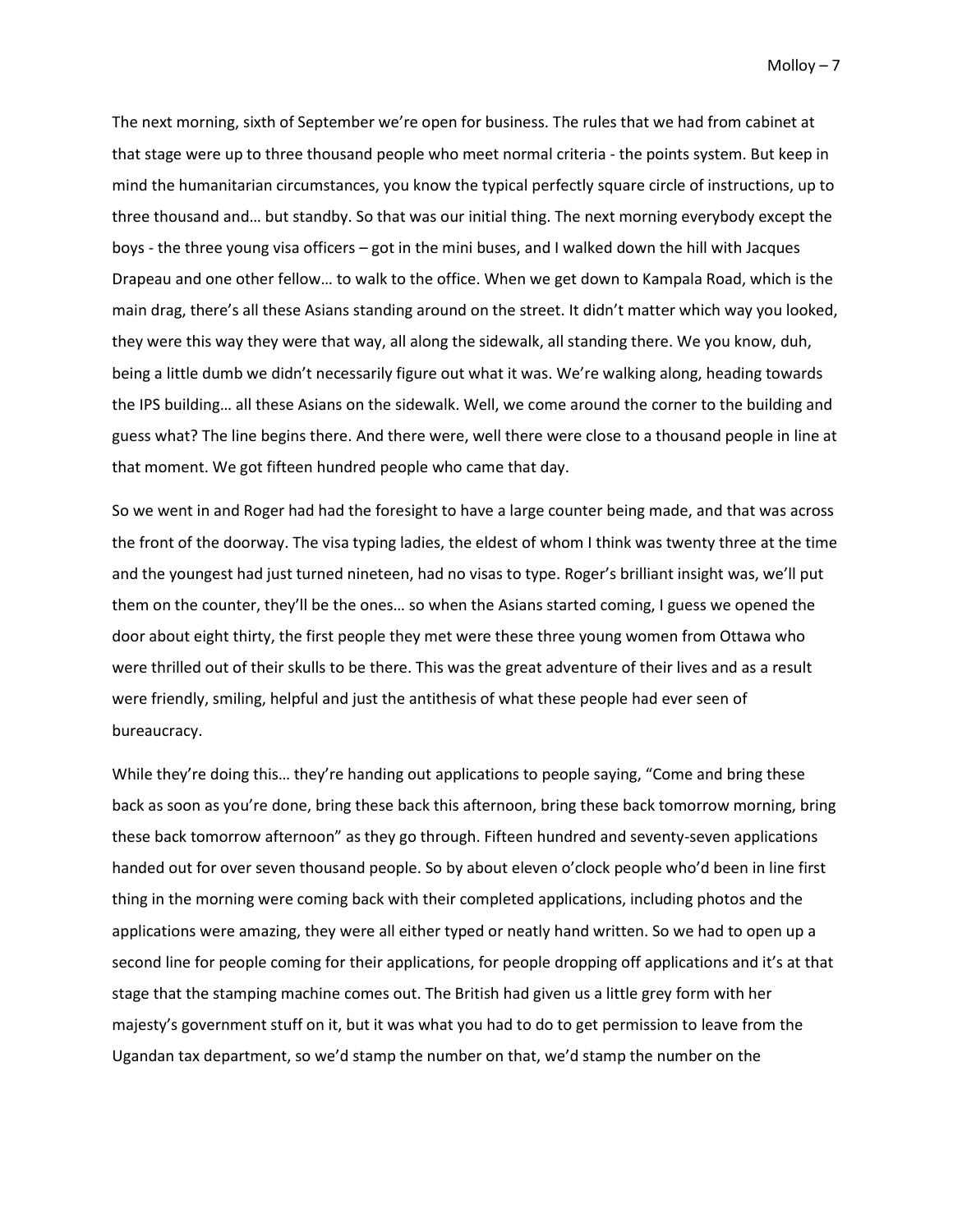application and say, "That's your number, watch for it in the paper or watch for it in the window over there."

So in the course of the day I think I interviewed about sixty or seventy people who had somehow or another previously got applications or had letters or telegrams from their families, so we already by the end of the day put about seventy cases through in to be processed. The thing was of course we had to kind of invent the system as we went along. But Roger said, "We're not going to use file jackets, we're going…" the application was a double sheet you know, folded with information on it… "Put everything in there, put a number on it and we're not even going to have index cards. The people know their numbers, they'll come to us with their numbers. When we have the number we can find their application's which we'll file according to the number." Really dead simple so it saved a huge amount of work in terms of because… the people were our indexing system. So the next day we had as many people, the day after that we had… I think by the third day it began to go down and I think eventually then we started – I think it was by day three – we would have three lines. Applications going out, applications coming in and people coming for interviews. Eventually there were five lines because people were coming for their medicals, people were coming for their tests, picking up their visas. So managing that front counter was the key to the whole thing.

There was an incident the first day, some people tried to push to the front of the line and that resulted in a fist fight and there was a big fellow we called Goliath who… six foot five tall who helped. The minister had sent his political assistant, a guy by the name of Zavie Levine from Winnipeg out to sort of provide us with political direction and Zavie went out to – I thought rather foolishly – went out to try and sort out this scuffle that was going on. Well he restored order at the cost of his shirt and then this Goliath guy just was deputized to keep order and we realized we need some security guards. That was easy and we hired some from a security company and after that we never had any problem. But word of that got back to Ottawa and they thought oh, we're dealing with these chaotic Asians… of course we weren't at all, we were dealing with very orderly people with a few people who had come in and thought that they were so important that they should go to go to the front of the line. Well that doesn't work anywhere in the British Commonwealth that I'm aware of.

So, anyways when we got home back to the hotel that night we heard… that was the day of the Munich massacre, the Munich Olympics massacre… and Zavie who was Jewish got really quite alarmed because he knew Amin was a Muslim and there was a strong… a strong worry. So he left I think the next morning got him out of there. He was really quite upset, as was everybody who heard about it.

Molloy  $-8$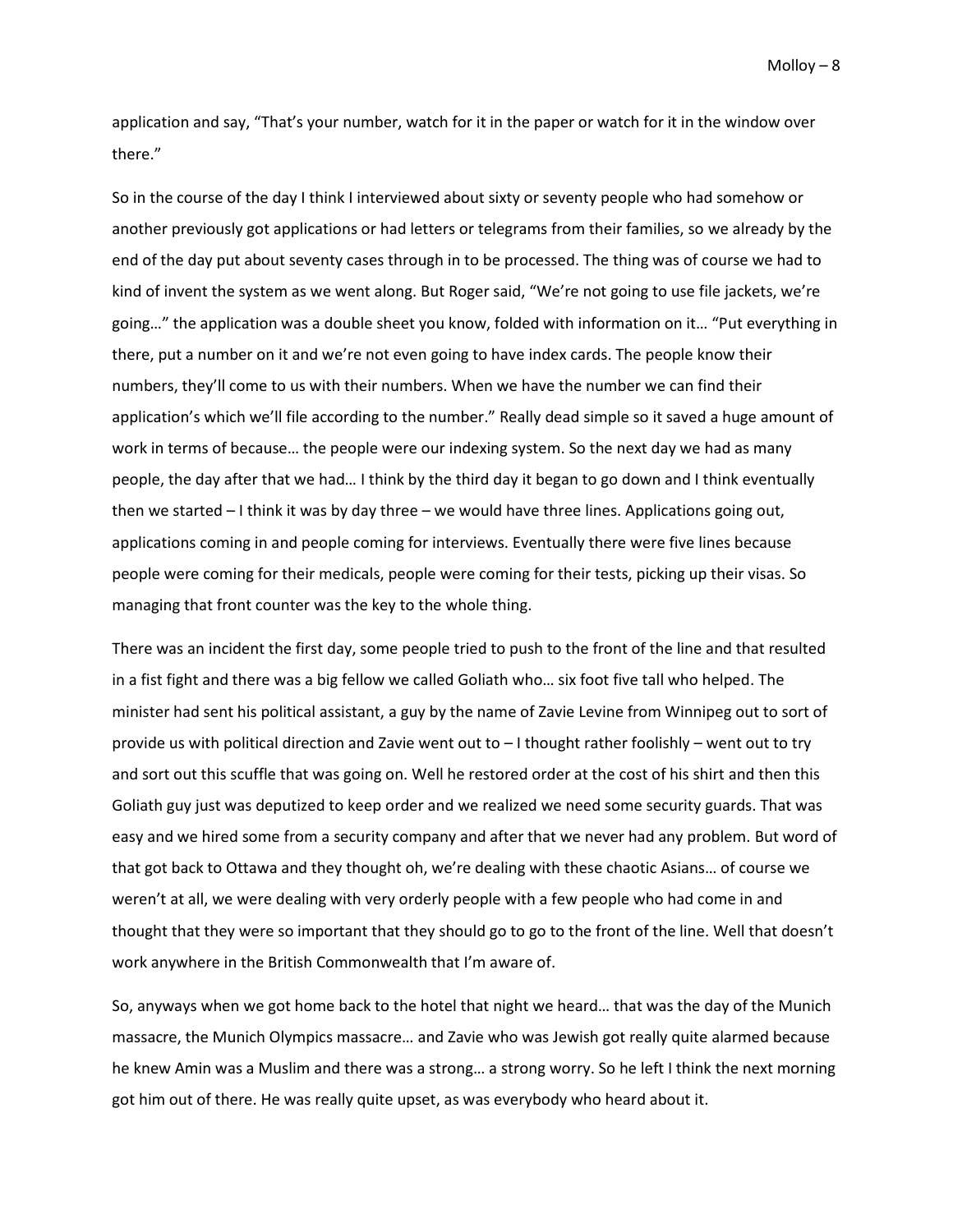One of the earlier problems that we had… okay so, six days in on the thirteenth [of September] Cabinet met again. Now, what do we know? We're on the… we're interviewing people you know seeing maybe… well, our interviewing team the goal was everybody had to see twenty-five families a day. Which was all odd, you know we did more in Indo-China but in this case, we had to get a lot more information that was required just because of the way the system was. I seldom made my twenty-five because whenever Roger was out I was the boss and if there was snarls, it was my job to sort them out, so I'd do maybe twenty and everybody else would do twenty-five and we'd work until there was nobody else left in the line.

We started I think asking seventy families a day to come in and as time went on and people began to leave we got a lot of no shows, we'd go up to a hundred, a hundred and twenty, a hundred and thirty to get sixty or seventy in. Anyways on the thirteenth - we started on the sixth - so on the thirteenth of September Cabinet met again and every night the boss had been phoning back to Ottawa, how many we'd seen, what we were seeing… and you had to phone from a bank of phones in the lobby of the hotel, and you had to book the call and Roger quickly discovered that every night there were two fellows beside him, one on either side who were pretending to be talking, but who were listening to what he was saying. So Roger and Maurice Mitchell who was our Director of Operations quickly decided that they would speak joual, a French-Canadian slang and as soon as they start doing that – it was cut off. [Laughter]

But anyways he was… we were phoning back our… Roger was really insistent on good solid statistics, nothing ever gets put down except where it's supposed to be. Any disorder will sink us, and so every night he would phone Ottawa or they would phone him and he would give them the numbers, and what we were seeing. What kind of occupations we were seeing, what kind of… what our impressions were of the people, what our impressions were of the political situation. So on the thirteenth Cabinet met again and there'd been a big shift in perception and the shift in perception is this… one – this is a humanitarian movement, this is not primarily an attempt to get people to meet the selection criteria, it's a humanitarian movement. You're officers have the discretion to approve people whether they meet the points system or not. Remind them that they are to use it as this is a humanitarian movement, over and over again. And the three thousand limit is off, you are to process as many people as you possibly can – no upper limit. Go, go, go, go.

And Cabinet even agreed that the minister's… nobody would mention any numbers in terms of total. That was absolutely verboten. There would be no mention of a target and when asked they would say,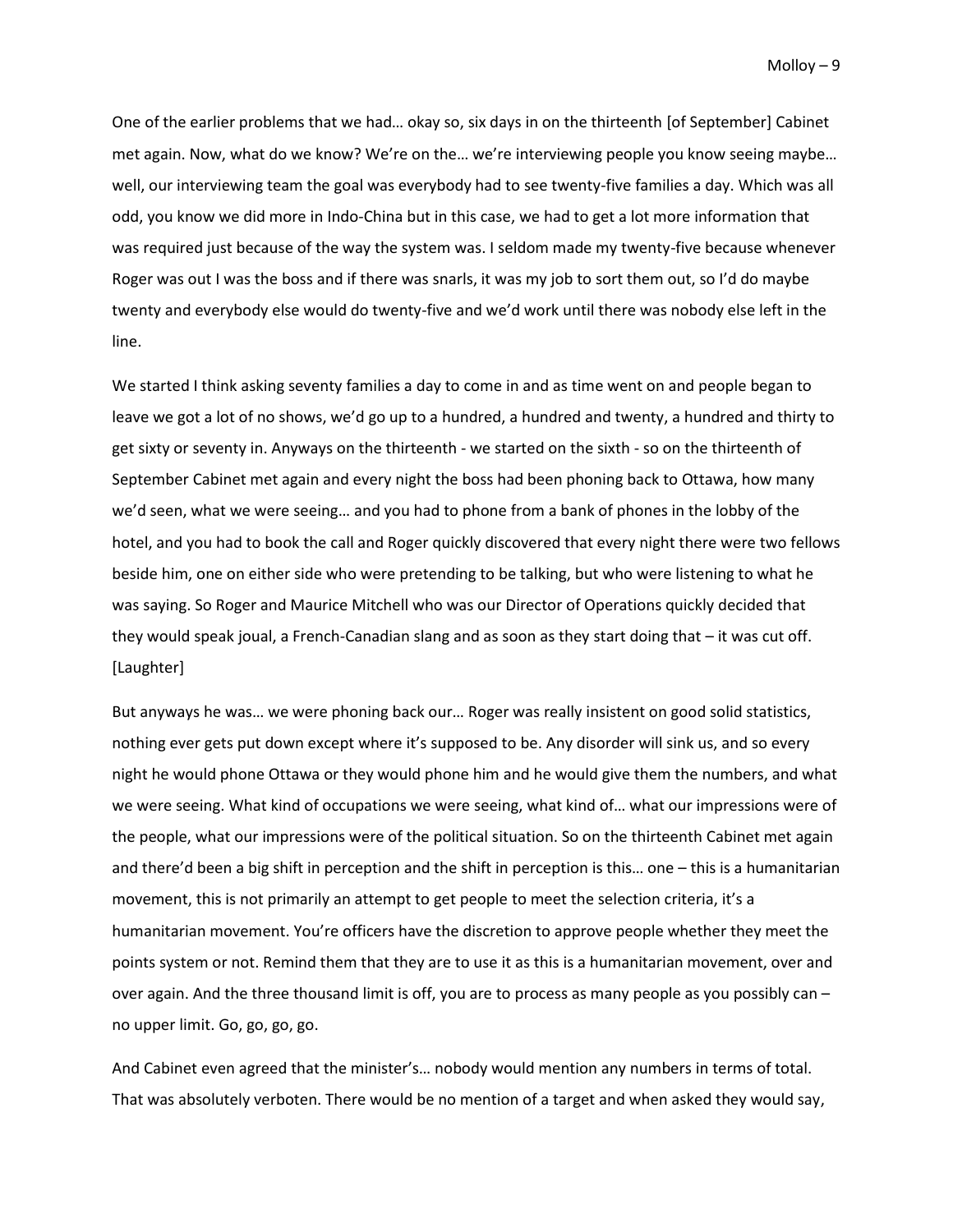"We don't know, we will see, circumstances… we can't foresee what will happen." But our… at that stage we were told "shift gears" and its humanitarian. And so what we were doing is as the applications came in, some of us would be interviewing and some of them would be going quickly through looking at who they were, you'd have to formally paper screen them and with a form, a section had to be torn off and sent to Ottawa. You had to do that part of it, so that took a bit of time… so whenever we weren't interviewing that's what we were doing and as soon as we got seventy people – bang – that's the list. One of the secretaries would type it up and off it would go to the *Uganda Argus* and we'd stick it up in the window of the office. So you know, and if you were working there at night – you could be working there say eleven or twelve at night - there was always people coming onto the veranda of the building where we were. And you'd see them, they'd have a little list of numbers and they were checking to see whether they or their friends or relatives had been called.

So anyway that's when we shift gears into a different mode and it's pretty clear at that stage that Ottawa thinks we're going to have people to put on airplanes after two weeks, but people still haven't… even though by that stage its six weeks since the order to leave was given, people haven't absorbed it. And we didn't have anybody that we could have put in the first flight. In fact the first flight got postponed until about the twenty-fifth I guess of September, and even then it was not filled and the second was not… it had even less people. But around the end of September, a whole series of things happen.

Amin announces that not only are Asians with British passports to go, but with Kenyan passports, with Zambian passports, Tanzanian passports… they're to go as well. So that sent some more rumbles though the community. And then there was an invasion of the former president's people and a bloody little war that lasted about a week. It started on a Sunday because I was actually having lunch with one of the wives of people I'd met on my first trip down, her husband and family were out but she'd stayed behind and I remember saying to her, "You have to get an application, you have to get out of here." "Well I don't think it would…" And as we're sitting there we all of a sudden see all of these army vehicles roaring down the road, there was a traffic circle and you could see all of these army vehicles going around the circle and heading towards the border… and the only other person in the dining room was a British journalist. Halfway through our meal three or four policemen come in, hit him so hard he can't stand up and drag him out. So I said to my friend, my wife's friend, "Monday morning come to the line, waive the application and I will interview you," "What about my family in London?" "That's my problem, not yours, your problem is we need to get you on an airplane."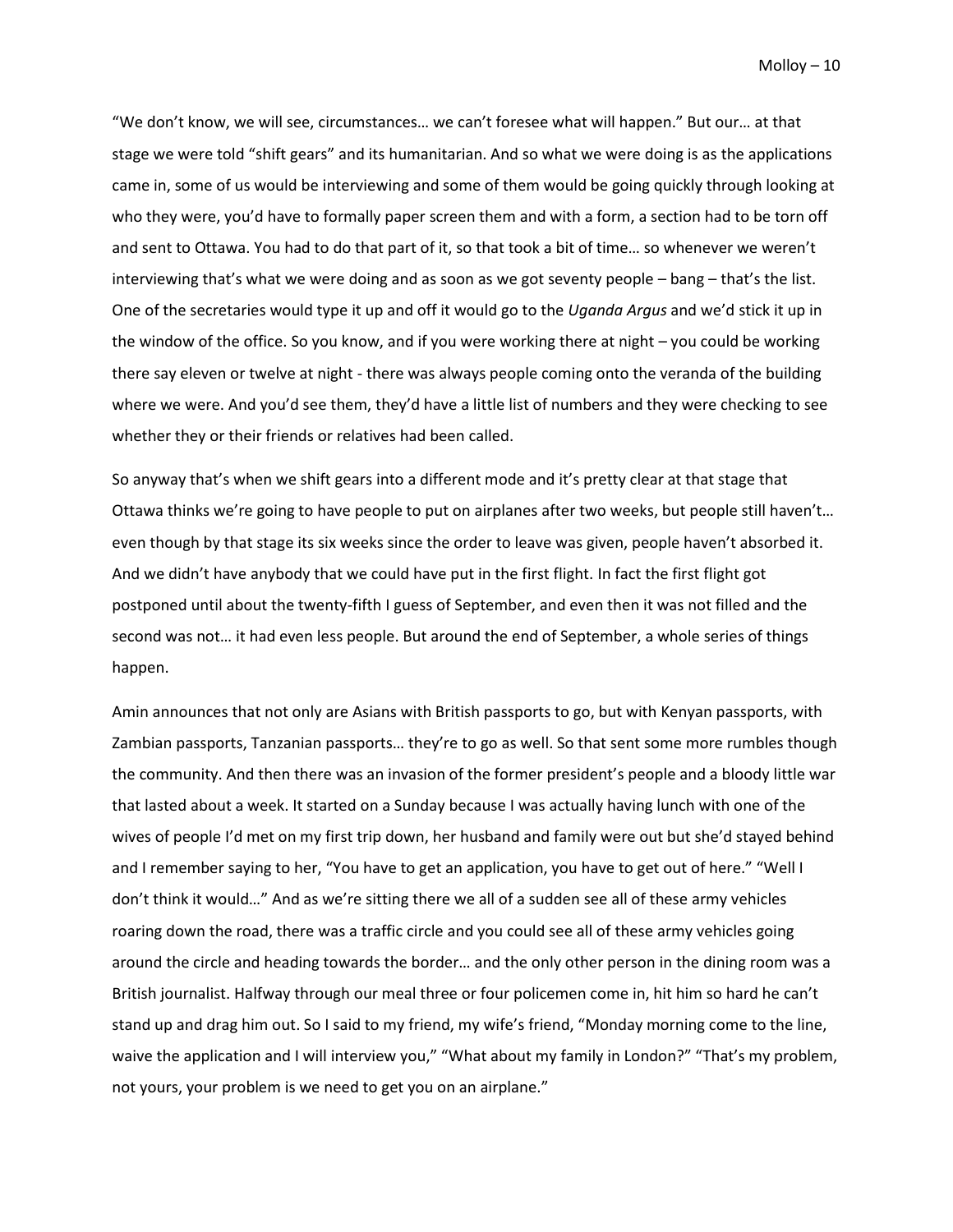Now the war lasted about five or six days and pretty well all of the invaders were killed in that or taken prisoner and killed, but the army went crazy after that. They went right out of control, and it became very dangerous for people to travel in for their interviews and then go home to Mbale and other places. So there was a real… we quickly learned that if there was someone coming in from outside they weren't going home… so there was the impetus that we had to move quickly. While that's happening, other Asians are being told they have to leave and we had a big problem initially because although we got all our doctors at once, the Cabinet wouldn't relent on the medical criteria even though we told them we're not seeing any real problems. In the ordinary immigration of Asians we're not seeing with the medicals that are coming through we're not seeing… this is a healthy population. "Oh, tropical diseases…" we're not seeing tropical diseases. Anyways we had to do the whole thing so that in addition to a physical, x-ray, radiology report, blood test, urinalysis, and stool examination.

So anyways a week after we get there an army medical team arrives of technicians and boy they brought in… they brought in two generators just in case, big enough… bigger than a Volkswagen. And they set up a tent to do the blood screening and stuff, the quickest way they learned… the tent went up and as soon as they got it up the temperature went up to about a hundred degrees in the first fifteen minutes. This was… and we had to go out and buy air conditioners to air condition the tent. But they were behind and the head of the medical team who had been with Roger in the DP camps in Europe in the late forties, early fifties, he and Roger never got along from day one… and oh my. He refused to let his doctors medically examine anybody until all the test results were there.

So while this… we're waiting for the medical team to come, and they're very good, really fast, and they were you know, what you'd expect from the Canadian military. Give them their orders, they'll do it, and they worked like dogs but they were lagging behind us by about two weeks. So finding people who were ready to move who could get through all the medical stuff… when the medical guys were up and running and then get the doctors to give them the clearance, put us behind. And so we're in this situation by the end of September where the security situation has gone to hell. We actually had to close down one day when the military came by the street… scared the living daylights out of everybody, including me. And we're all now really nervous because you never know what's going to happen.

The Asian community is now really frightened, they want to go. But the thing is, they're also being seen by the British, and so many of the people applied to us… whoever gives them their thing first, they'll go. And with the British, there was no medical… it was a question of whether or not the people were British,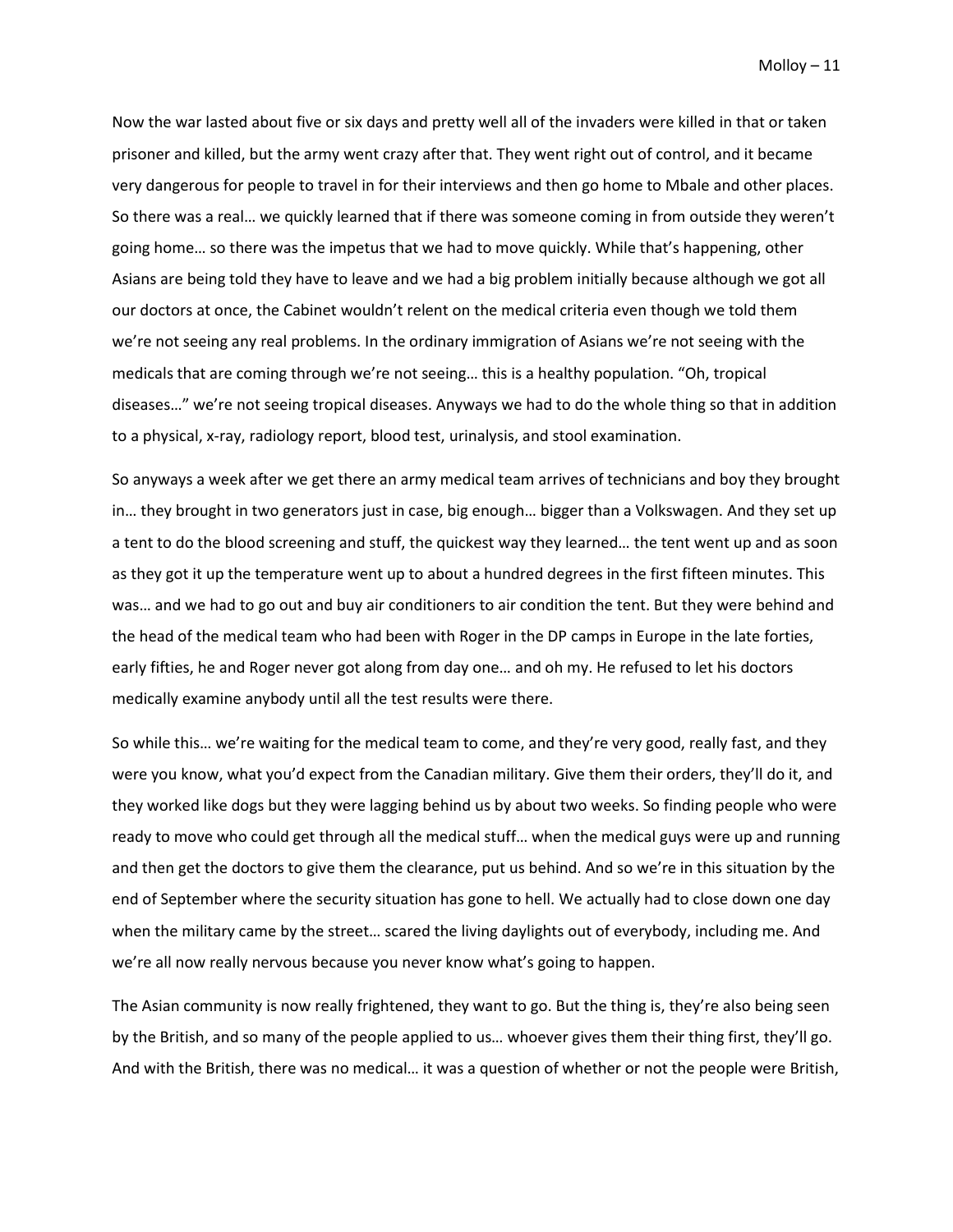confirming that people were British citizens. There was no medical, nothing like that it was just a ten minute interview and they get a sticker.

Now, the British thought they were going to get sixty thousand people but at the end of the day they got less than thirty. And it's at that stage we'd begin to… then in the middle of all this Asians are told you all cheated on your citizenship thing, so you all have to come to the ministry of something or other and get your papers done. Well, it was completely capricious as to whose was accepted… there was no process. It depended on what the clerk felt at that moment and could choose if you'd lose it or not. And the army one day came along one afternoon and just went down the line and took everybody's documents away and that was that. So when we reported that, we went back to Ottawa and said look, clearly, clearly, clearly, Ugandan citizenship offers no protection. We should be targeting those people who want to come.

So just as the way things kind of shook out, the British took the ones who because of their status, they qualified. And even the British criteria became much looser as time went by. And we started to focus on people who had nowhere to go. That resulted in what I've come to understand similarly, for many in the Hindu community there, the ultimate aim had always been to get to Britain. There were two other communities for whom Britain was a desirable option but who were prevented in many cases from going to Britain because they were Ugandan citizens, those were the Ismailis and the Goans. The Ismailis had been encouraged by the Aga Khan when independence came to take out Ugandan citizenship – they didn't all – but many, many did. Majority of them, I'd say probably. And the Goans for the most part were overwhelmingly people who worked in the government so they had to take out Ugandan citizenship as well.

So when we got to the point where the, where we'd gone through and got everybody who'd met the points system and then started working through the rest of the files there was kind of a rule of thumb. Regardless of what citizenship you had, if you had met the point system of course you went, you qualified as an immigrant. But if you didn't, if you had somewhere else to go – go there. If you don't have somewhere else to go, come see us. And so that's… it was kind of a rough and ragged distinction we made and there were many exceptions in both directions. But for the most part we discovered we weren't there to help the British, we were there to help people that the British couldn't help. So, as luck would have it we got the two most adaptable communities as a result because they had thrown in their lot, with Uganda. The Goans were Christians, and were able to adapt to Canada very well. The Ismailis were highly organized and they were able to adapt very well. So by… one of the few times in my career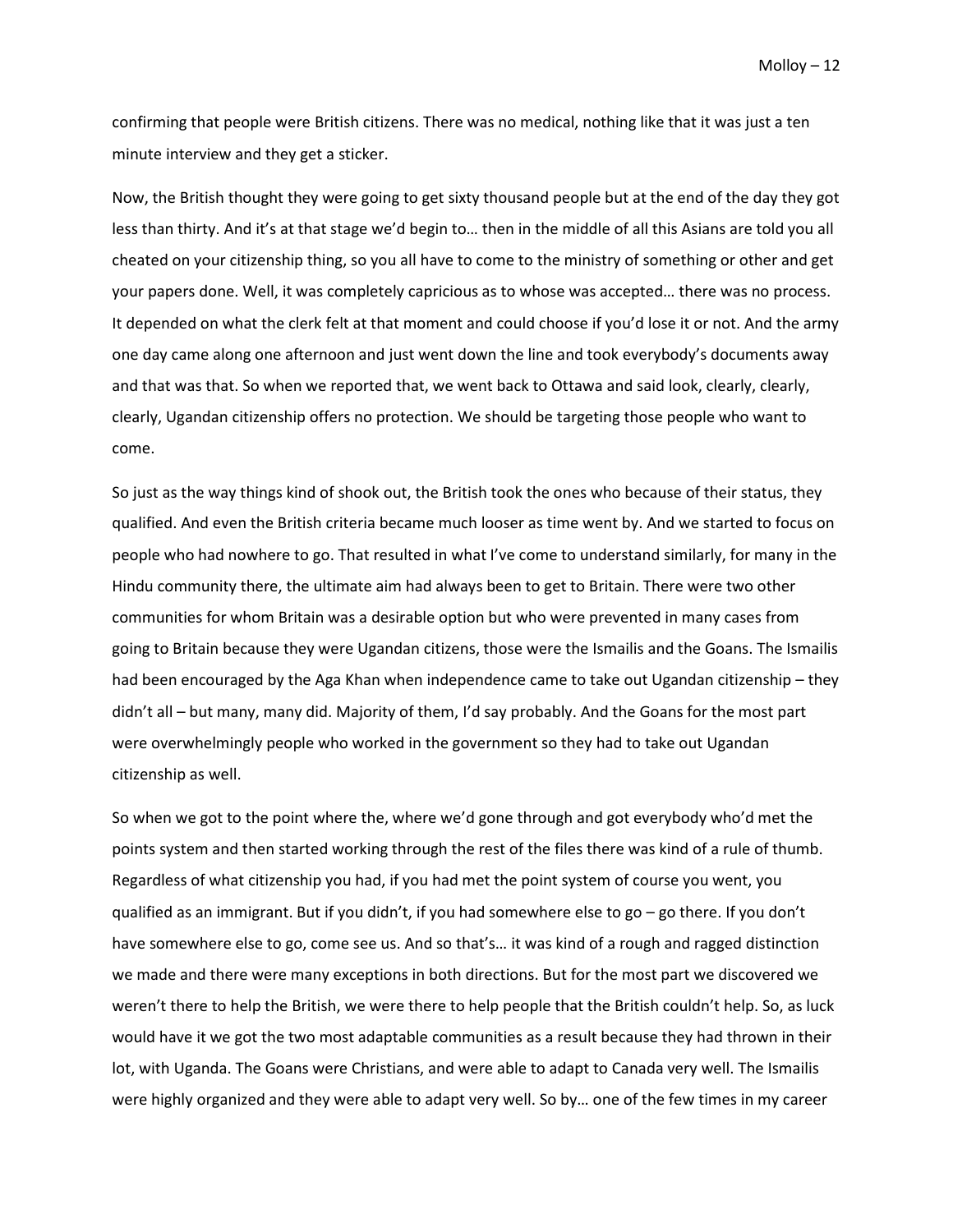by making virtuous decisions we actually got the better results than if we did something else, which was kind of nice to see.

So we get through this war and the first week in October was the Ugandan national day and everybody… all the other embassies were shutting down and we decided, with Ottawa's permission that the secretaries and the younger officers would all get the weekend off because reinforcements were arriving. We were getting more doctors, more visa officers, and three or four more of these crack visa typists from the same section that the three original women were from. So they all arrived hot to trot on the long weekend and we shipped the young… the youngsters - I was all of twenty seven at the time – so the 'youngsters' we sent off and we used those three days for a real drive.

The medical technicians worked twelve hour days, they got caught up. The visa typists came in and they got it all caught up and we went through all the applications. Because we said okay, we will go through and screen now in and make a list of everybody we're going to see until the end of October. So we can get those lists into the paper right away so people know we're going to see them because we were beginning to see, as I say, a lot of people not showing up because with things getting bad if you had a British thingy, you didn't know when the Canadians were going to see you, you didn't stick around – you went.

That was a long, brutal weekend but at the end of it we were confident that we could fill the flights and we could get, probably something like six thousand people. It was that weekend that the boss created a new unit of… that would be in charge of the documentation stream, getting everything onto the files and then, sign to make the visa, make this visa, call the person… put their number up to call them in. And decide, are you going to come on one of our charters? Are you going to go some other way? Sort it all out. And then the same unit was responsible for getting people… doing the Uganda end of the charters.

We now had the charter schedule, I think there were twenty to thirty flights coming for us... to us. And so… the boss, interestingly enough went into this pool of five or six visa officers and I, and picked the youngest one, Gerry Campbell. Gerry had worked for a month in London interviewing as a trainee, and he worked for me for two weeks, and on the basis of that six weeks he was put in charge of the… coordinating all of the paper flow and meshing that with getting people on airplanes. He had managed to get someone from one of the American airlines to help him, and they set up a whole system. The first thing he decided – and it was really brilliant – was we were not going to have our people go that thirty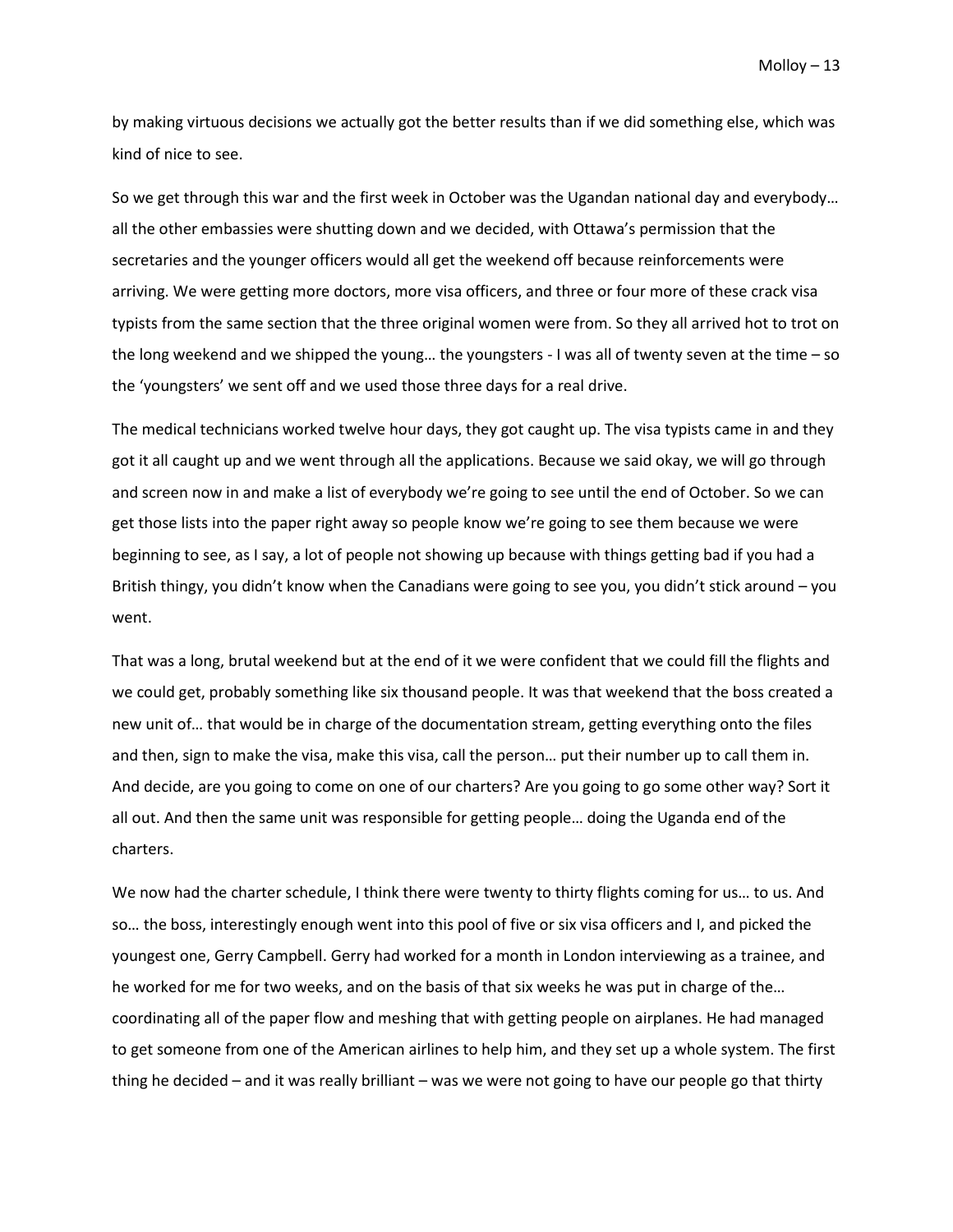miles out to the airport unescorted. Because we were beginning to hear how the people, British and others were being ripped off at every stop along the way.

So what we did was we… everybody had to come to the parking lot of the hotel, the baggage was weighed there, extra baggage was take your pick, take your pick. You can take this one, you can take that one – you can't take them both. And onto the buses, and then there was always a very dignified looking car in the front always with a Canadian flag even though there was no ambassador, we got in some trouble over that – which we ignored. And then the busses were draped with big Canadian flags and it got so, when they came to the roadblocks they just opened up and we'd pass through. The other thing was that our guys would stay there until the plane was gone, and they would follow the people through the processing. Now, you couldn't protect them from whatever the customs officers were going to do but the fact that we'd send out soldiers, we'd send out – if they wanted a bit of a break – we'd send all these young muscular fellows out there and the fact that we'd stand there and watch offered a degree of protection to them. And then we'd… that little team went out would never come back until the flight was in the air.

About that time with that set of reinforcements we also got a legendary visa officer by the name of Mo Benoit, and Mo came from just across the river here in Hull [Quebec]. A typical Irish French Canadian and was the toughest man I'd ever met. He'd been torpedoed twice within twenty four hours in the north Atlantic. His ship went down, he was rescued and kept alive in the winter in the water by a broken collar bone, otherwise he'd have died from exposure. Then rescued by another ship and it went down, back in the water - this was one tough cookie. [Laughter] And so he was put in charge of the front counter because he really knew his stuff and once we explained the system he very efficiently moved people along.

At that stage… so you get in to sort of the middle of October… the system is really working. We'd all learned what needed to be done. The systems had been worked out, the kinks had been taken out and we were really pushing them through. But you know we could be asking for a hundred and… sending out the call for a hundred and forty families and maybe getting sixty, seventy, fifty, forty as people left. As we moved along the… of course we got better, more efficient, we got tired. [Laughter]

So we… I'd be the first to say that as things went on we were not quite as smiling and accommodating as we'd been along the way because we knew that there's no time for chit-chat – we had to get these people through. We had to get them through, we had to get them on a plane because what was coming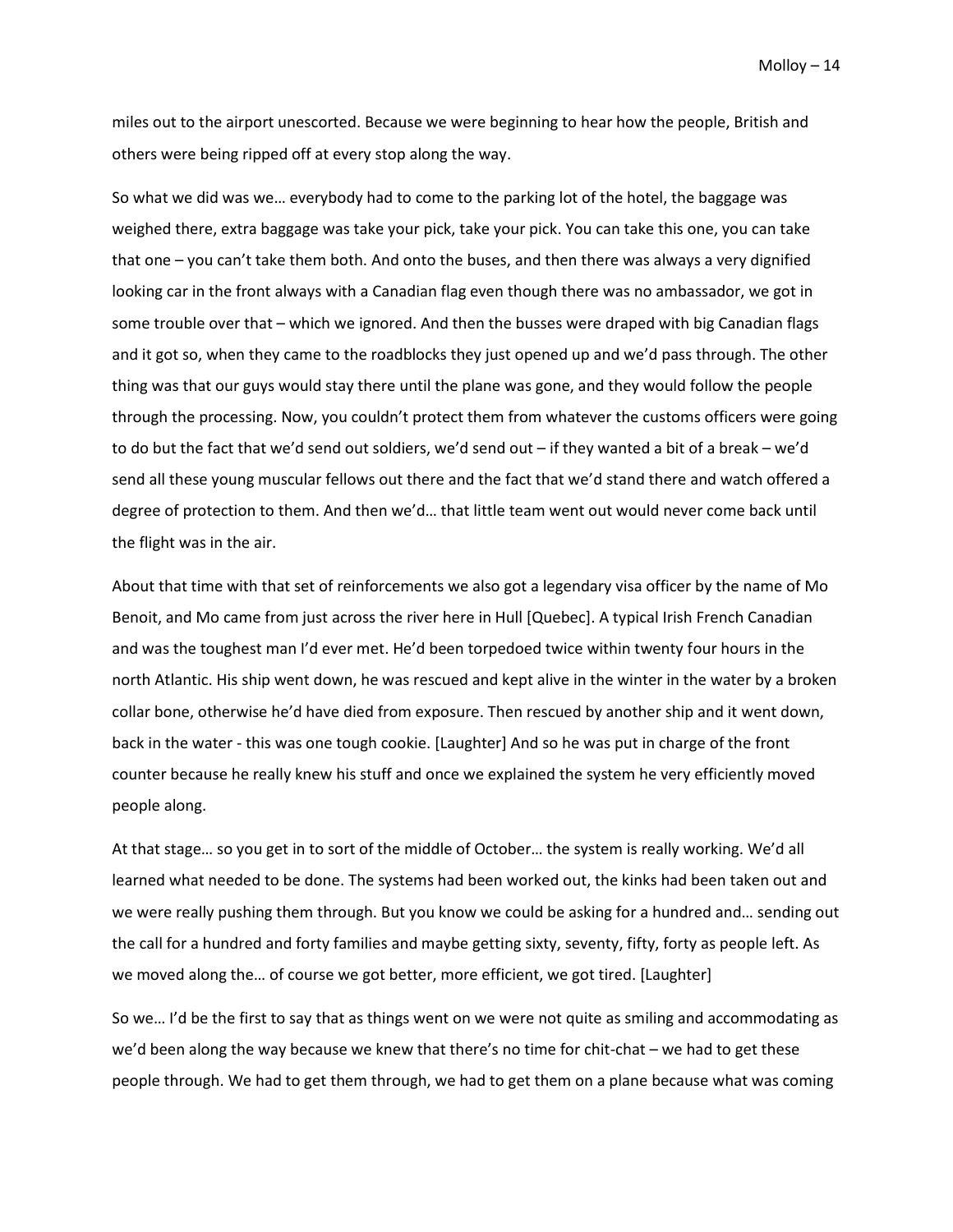out of the Ugandan government at that… anybody who's not authorized to stay will be sent to the villages and will have to marry into the villages and da da da… and we were beginning to see people getting hurt. Or people coming in for their interviews and even though we didn't… you know we didn't ask any refugee questions, people would tell us about horrible things that they had seen where they lived. A lot of violence directed at Africans, local African headmen, leaders – with the Asians being hauled out to watch by the soldiers as people were being murdered and tortured and that sort of thing.

We had at least one case where a young man had been brought to us and his brother had been murdered the day before. We got him on the flight the next day. We began to see that. We had the richest man in the country, an order went out to arrest him and he managed to get to us by… in part because at the first road block they hit the officer in charge of it had actually gotten a scholarship from that guy and so he just turned to his men and says, "It's not him," and sent him on his way.

And those are the ones I think in that video where the woman at the conference several years ago talked about how we got them. I remember being pulled… Roger coming along and grabbing me by the shoulder and said up to the hotel… because we didn't want this guy to be seen – he was very well known – so I interviewed him in Roger's room I guess. Roger rather famously had booked him into the hotel under a Canadian name and put them in the room, and we had these little white cardboard Canadian flags that the embassies had to give out, they were like a little postcard. And so we had them on all our doors because we felt if we had to run in the middle of the night, we wanted to be able to go down the hall and bang, bang, on the… you know - to find our people fast. So Roger put this flag on this family's door and it made quite an impression on them, that our flag was protecting them as we whipped them out of the country.

What else can I say? As we got towards the end... you know we had a steady stream of visitors coming heading in on the flights and then going back as escort officers and we had to sort of show a lot of them around which took up a bit of time. Then as we got to the middle of October we then now have to begin to plan how are we going to get out of here? So we had to sort of okay, last medical would be this day, the last medical test would be this day, the last medical examination would be this day, the last interview would be this day, and then at this point the secretaries are gone, the technicians are gone, the medical techs are gone, the doctors are gone, and then Roger was gone and then Mo Benoit was gone the next day.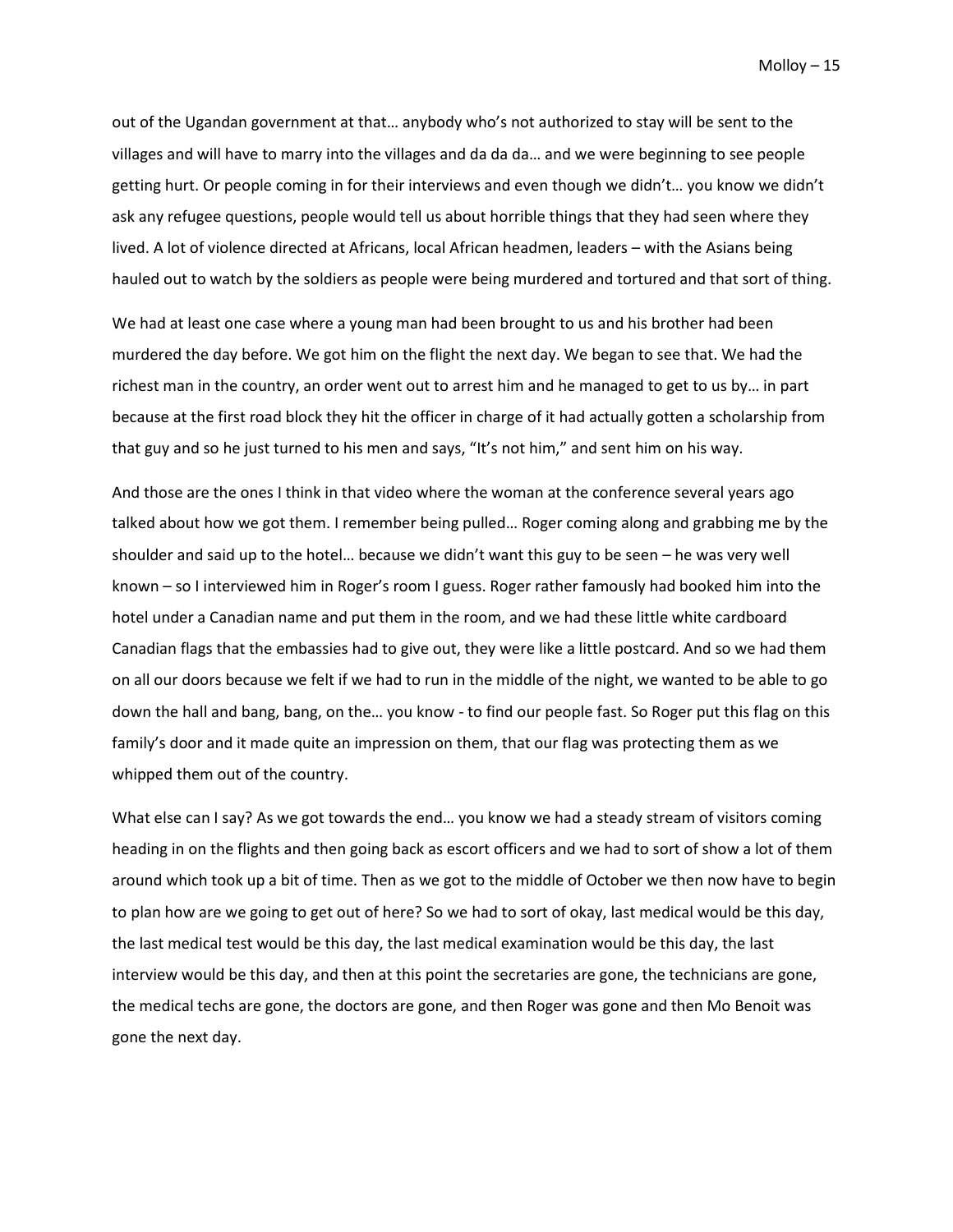That was really good experience for me to learn not only how to set it up, but how to break, set it down and get out of there with, what do we do with our records? What do we do with our furniture? As we're coming to the end, the UN more or less arrive, not officially UN but… because the UN High Commission for Refugees couldn't touch these people because they were not refugees yet, they were still in their own country. But it was agreed that IGCEM, the International Governmental Committee for European Migration which is now today IOM, the International Organization of Migration, they showed up at the behest of the UN to set up an evacuation centre for anybody who was left over who had to go. And we got them the space right across from us in the same building and we gave them, as we stopped needing furniture and equipment we shifted over to them. We showed them how we dealt with people with no passports, and you know kept an eye out on what was going on.

One of the things that really struck us was that you'd look at the line ups in their office and a lot of them were black Africans trying to get the hell out of there, not Ugandan Asians. But they, at the end they evacuated about two thousand people. So the question is, why didn't we get them? They tended to be people from the far villages and corners who were so far out that they didn't comprehend what was going on, or thought at the last minute that the… there would be a change of heart. So a lot of them were in that kind of a category and ended up being evacuated to Malta, Naples and Austria. And we took two thousand of them in the following year, I don't recall there being a formal program, there may well have been… I had moved on by then. But so when you say we brought six thousand, we actually brought eight thousand in the next years.

So that's kind of the main line. I remember the last day, it was just myself and Mo Benoit and we had a really great clerk, a fellow who had been lent to us from Nairobi, a guy by the name of John McNeish. And John was going to take all the files back by train to Nairobi, because we… I mean the applications would take up half the room at that stage. And Mo and I went out to the airport the next morning and we learned that there were going to be no more flights into Kampala again for maybe a month. So we just got out by the skin of our teeth, and I was really looking forward to getting home because… back to Beirut and then getting back to Vancouver because that's where Jo [my wife] was, and on to my new assignment… whatever that was going to be. But instead Roger said to me, "Look, there's going to be a lot of people in Nairobi, the Ugandans who happen to be in Kenya who'll need help, so can you stay another week to ten days?" Well there was nobody waiting for me in Beirut, the baby wasn't due until December so of course I said yes.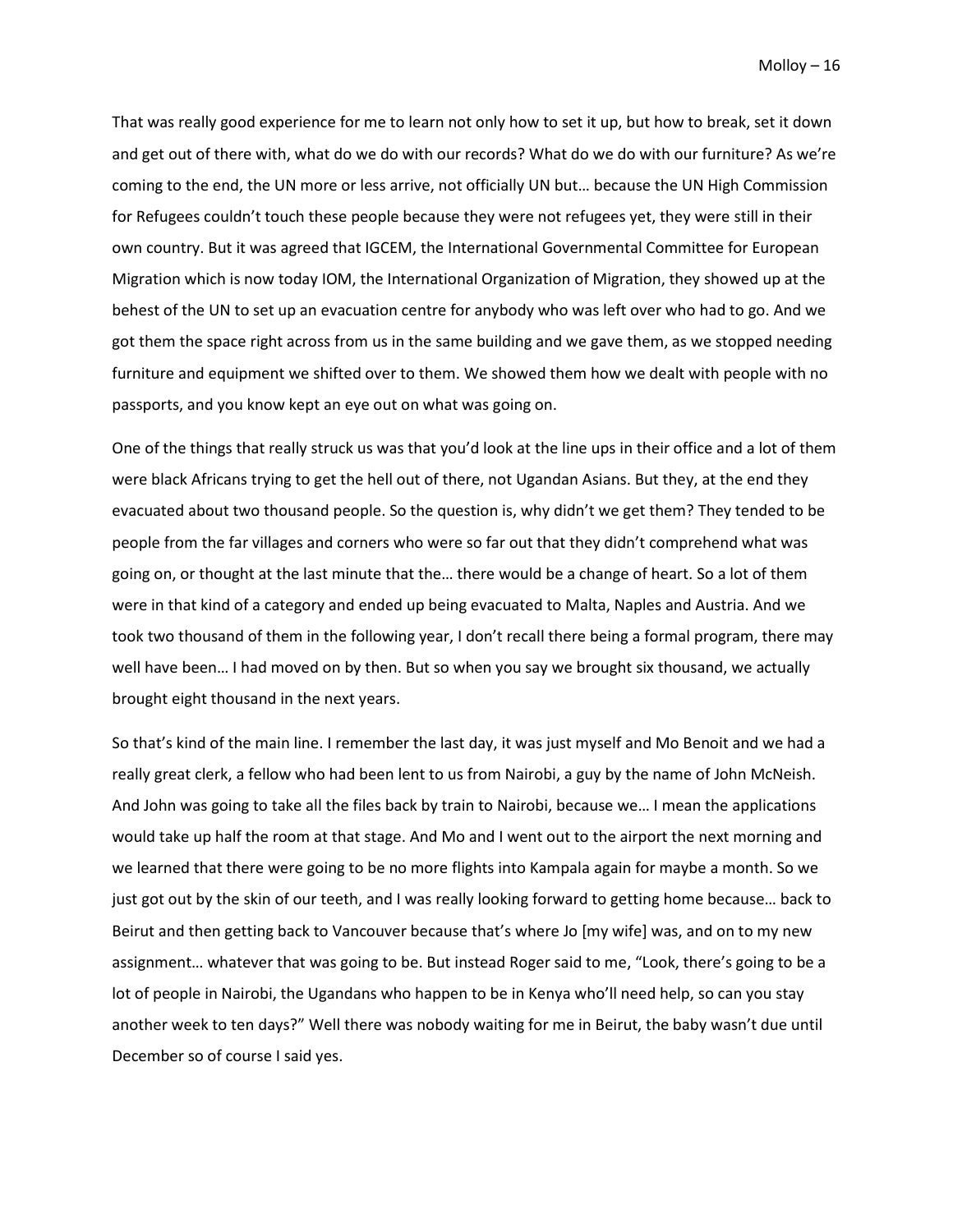That last day we just said goodbye to everybody, to the staff, took one last walk around the office which was just an empty space now because all of the furniture had gone to the UN. And you know, got in our little white mini bus and went out to the airport. And then, that was kind of an interesting time. I got there and I thought, I'm going to take the weekend off – I think I must have got there on a Tuesday or so. So I worked for three days and it was really one of the big moments of my life. The High Commissioner invited me for lunch the first day, now I had never been invited to lunch by anybody so amazingly senior as a high commissioner. He'd been – his name was Mr. Oliver – he'd been really helpful, pulled out all the stops, couldn't have been… we couldn't have asked for more. So he takes me out to his residence for lunch and I'm feeling really quite good at that.

We come back to the office and of course as always the case, the visa office is on this floor and everything else of course is above it. Those of us who deal with the people are always on the lowest possible floor. Anyways I'm talking to Mr. Oliver as we're going up and we get to the consular floor, and the door opens up and it's so crowded that somebody literally falls into the elevator and there's… it's just packed. And Mr. Oliver kind of blanches a little bit and I said, "Excuse me, sir, I'll take care of this," and I step out, I was feeling pretty good. So I worked for three days and I went down to the coast for a couple of days and I came back for another two or three days. By that time it was over, anybody who was a Ugandan was there.

Now, that afternoon when I came back the first thing I did was I got up in the chair and I said "Everybody who's a Kenyan citizen put your hand up," all these hands go up, "Everybody who's Tanzanian put your hands up," I said, "Okay all of you here, go on! We're opening a visa office here in a month, we'll see you then, we're only seeing Ugandans today." So that kind of cut the business down quite a bit. But I must have seen maybe another hundred… a hundred and fifty people in that time. And quite often they were spouses, of Kenyan, or Kenyan spouses of people with Ugandan nationality who went when Amin said the Kenyans had to leave, the people with Tanzanian passports had to leave… they had gone to Kenya. So my job was then to pick them all up and make sure that they got off to Canada too. So that's the main lines of the story. Any questions?

# **Heather: "Yeah, well just to go back a little bit for people listening to the recording who don't know, what were the criteria that you were using at that time, in the beginning?"**

Mike: "Okay, in the beginning when we opened the doors and say from the sixth to the thirteenth  $$ before that second cabinet meeting – it was people who met the points system. So that meant you had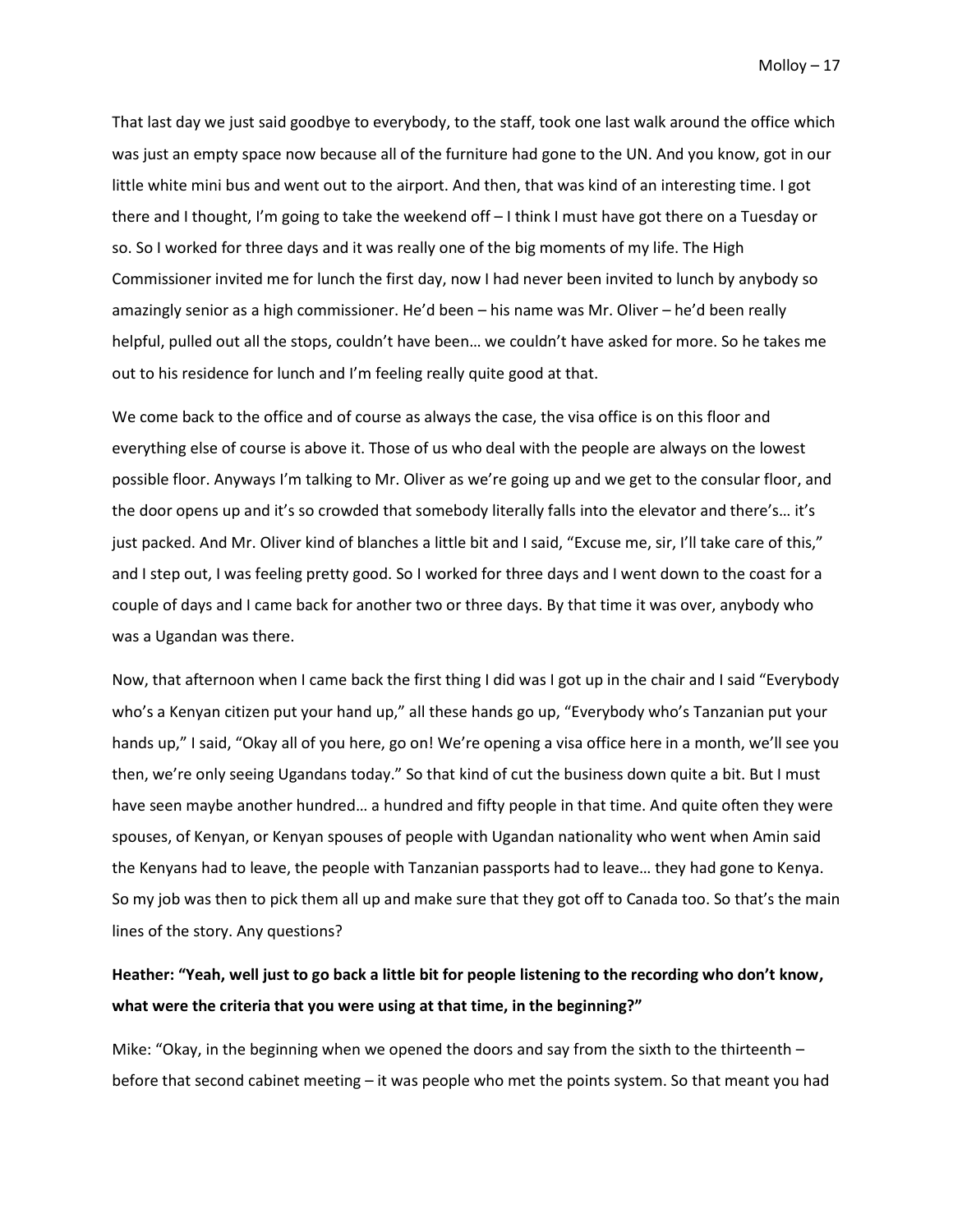to get I think at that stage, the pass mark without interviewing the person had to be about thirty nine. Typically it was forty one, but we were allowed to go down a couple points below that – and you had to get a total of fifty points. And we were, as officers, we had ten points to give them on the basis of what was called "personal suitability" and that meant evidence of adaptability, flexibility, you know is the family hanging together? You know, that sort of thing. It was kind of quite subjective. And then if that wasn't enough then you had to decide – and it was right at the bottom of the form – discretionary authority, and so you could say this person gets forty-seven points, but given the circumstances I think we better let them go, so you could just write that in there. And then you had to have another officer counter sign it, and I was the counter signer for the whole thing. I imagine I probably counter signed fifty in the first day, because we were using discretionary authority all the time.

So that was the first set of instructions was people who meet the criteria. Then the second element came in, people who have relatives in Canada and people who have offers of assistance from Canada. It was really amazing, by week two we were getting telegrams from people's aunties and uncles in Canada, or even friends saying you know, "My friend Mr. Ahmad, you're number 443…" you know, that quickly the numbers went back… went across to Canada and came back to us. And we got so many of those that we actually had to have a special system to keep track of them. Because it made a big difference when you opened that application and you look at their name and you open it up and right there is a telegram from somebody's auntie in Coquitlam, British Columbia saying this is my niece, nephew, my niece, my friend and if you let them in, we'll look after them. We just said, that's as good as gold. That's one we don't have to worry about. So in those cases you would always use your discretionary authority even if they didn't meet the points system, you'd always use the discretionary.

And then as I said, later we also began to look at, as we got through… it was fairly easy for us to go through those six, seven thousand applications and very quickly spot… we worked out of the Occupational Demand Guide that decided how the points were allocated… we had it posted in our head at that stage. So we could very quickly pull them out. Then if you got an offer from someone, you'd go back in say oh, we didn't pull that one out, this one out. The other criteria was, we quickly learned that if the leadership of any of the communities came to us and said, "Could you take so-and-so they're in trouble" …we made the decision, we take that on face value. And so the answer is, yes. If someone is in trouble, the military's after them, the police are after them, an African enemy is after them… yes. We will take them. And we would scribble down the reasons for it on the form and away they'd go.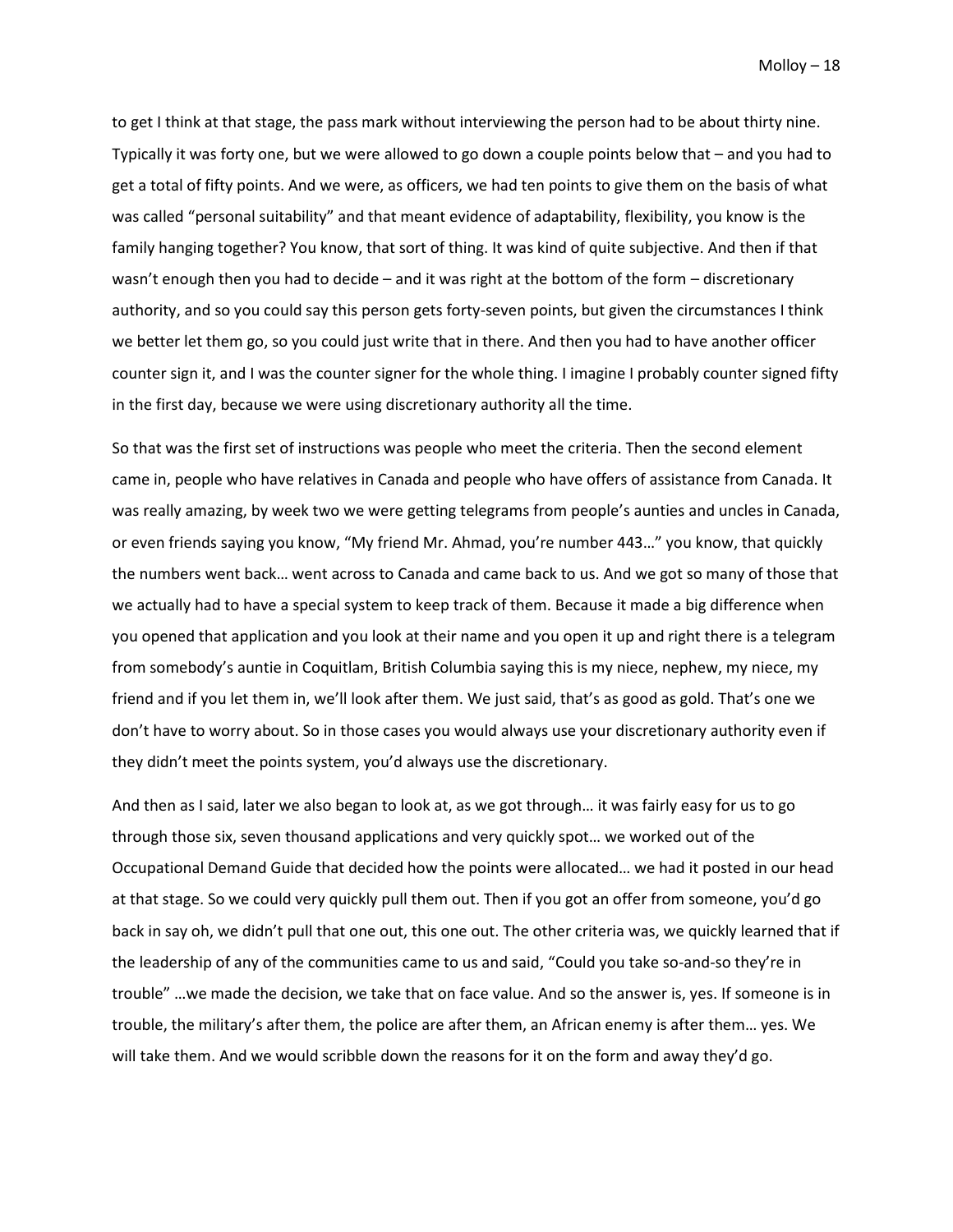So that's kind of how it worked, it was… and the other thing was we were always on the lookout for people who were stateless. Because there were lots of people in East Africa who could have been born in a territory other than the one they were in and the system was so chaotic that a lot of people weren't British protected or anything, they were simply stateless. They weren't Indians anymore, they weren't Pakistanis… they were stateless. Now a lot of those who were… them we always looked for. It wasn't always easy to tell, quite often on the application we couldn't always decipher what they meant on the citizenship column. And I remember we had to go back time - and if you read Roger St. Vincent's book you'll find we keep going back time and time again looking for stateless people.

The funny story of course is that many of the stateless people who thought they were stateless actually went to the British and got permission to live in Britain. So they may have thought they were stateless at the beginning of the process, by the time they got to us they were telling us they were stateless but I remember at one stage quite late in the process one of my colleagues was interviewing somebody and I was sitting next to him in the next table over - and the guy, "Yes, sir I'm stateless, I'm certainly stateless." So they get talking, and then he's being counselled about the next steps of the process and we're going and without even thinking my colleague says, "Can I see your passport?" So the guy reaches into his pocket and brings out two brand new British passports. So what do you do in a case like that? Well you know, you make allowances in circumstances like that. But that was the other thing, if you had no place to go, which meant stateless or Ugandan citizen, we will use our discretionary powers to ensure that you come. Is that clear?

#### **Heather: Yes.**

Mike: Okay.

**Heather: So you mentioned a couple of stories but are there any other cases that particularly stood out to you at the time?**

Mike: Other?

#### **Heather: Cases of people that you were interviewing that were particularly memorable.**

Mike: Well the famous one is the morning in… I guess we were about three or four weeks in because Mr. Benoit had arrived. He and I had had a disagreement a day or two before because he was pretty gruff. He wasn't a mean man but he was rough and tough and gruff. And he said some things and I said… so we had a little bit of an argument and I was feeling pretty annoyed with him. And anyways it's the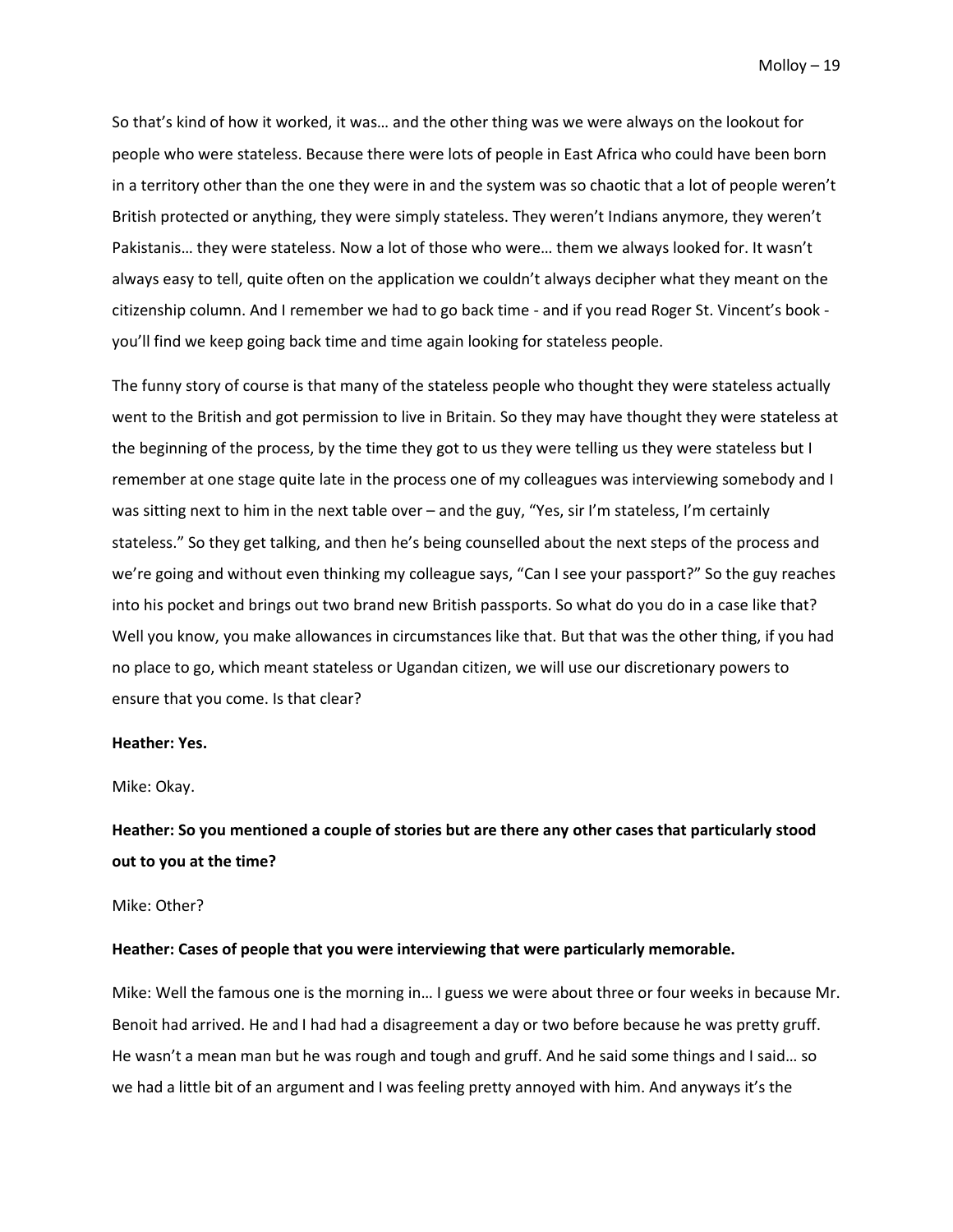middle of the morning and I'm interviewing away and he all of a sudden shows up and he said, "Mike there's something I need you to see right away," and I was going to tell him to go peddle his papers and I looked up and Mo had a face as red as mine usually - only it was white. And I said "Okay, yes right away" and I turned to the person I was interviewing and I said "Your application is approved, take your application to Mr. Colfer there and he'll finish it off." And Mo shows up seconds later with this big African policeman and a scruffy little Asian fellow about maybe five foot three or four, very dirty, dishevelled, unshaven – you never saw people like that you know, they always came to interviews looking their best. And he's in chains, he's got handcuffs and a chain… the sergeant's holding the chain and a machine gun – a sten gun. Mo says, "Here's his file, please interview him."

So I ask the policeman "Can we take off the handcuffs?" and "No sir, we can't." So I said… then I put the chairs… I moved the chairs, put the guy's chair in front of me and the policeman sitting behind him so I could lean over my little table and we could have a private conversation. I said you know, "What's going on?" He was married to a… he was Asian and his wife was Asian but she had a Kenyan passport. So when the knife came down on Kenyans – on Kenyan citizens – they decided that he would take her to the border and she would go to Kenya and stay with her family until he heard whether he was going to be going to Canada or not. When they got to the border, she being a good Asian woman had of course taken all of her jewellery and of course the customs agents found it and said, "Ah! You're smuggling gold!"

So they do three things, they push her across the border to Kenya and they take the gold and they charge him with smuggling, and the police take him to the Kampala jail - which was one of the worst places on the planet at that time. I guess what happened was when she got to Nairobi she let the family in Uganda know what had happened to him – took them a while to figure out where he was – but they realized he was in jail and it didn't matter what they did they couldn't get him out.

So anyways that particular morning the guy's number came up on the front page of the *Uganda Argus*, so the family goes to the jail with the newspaper and demands to see the warden. And says to the warden, "Please bring this guy up, we want to show you something." So they show the… you know what does the warden care what's going on… and they show him this little block of numbers. Anyways they go into the bowels of the jail and they bring this guy – he's in a cell with about sixty other people, it was horrible – they bring him out and they say, "Do you have your little grey document with the number on it?" Somehow or other he had managed to hold onto it despite of everything and they open it up and they show the number on the pad and they show the number on this form – and it's the same number.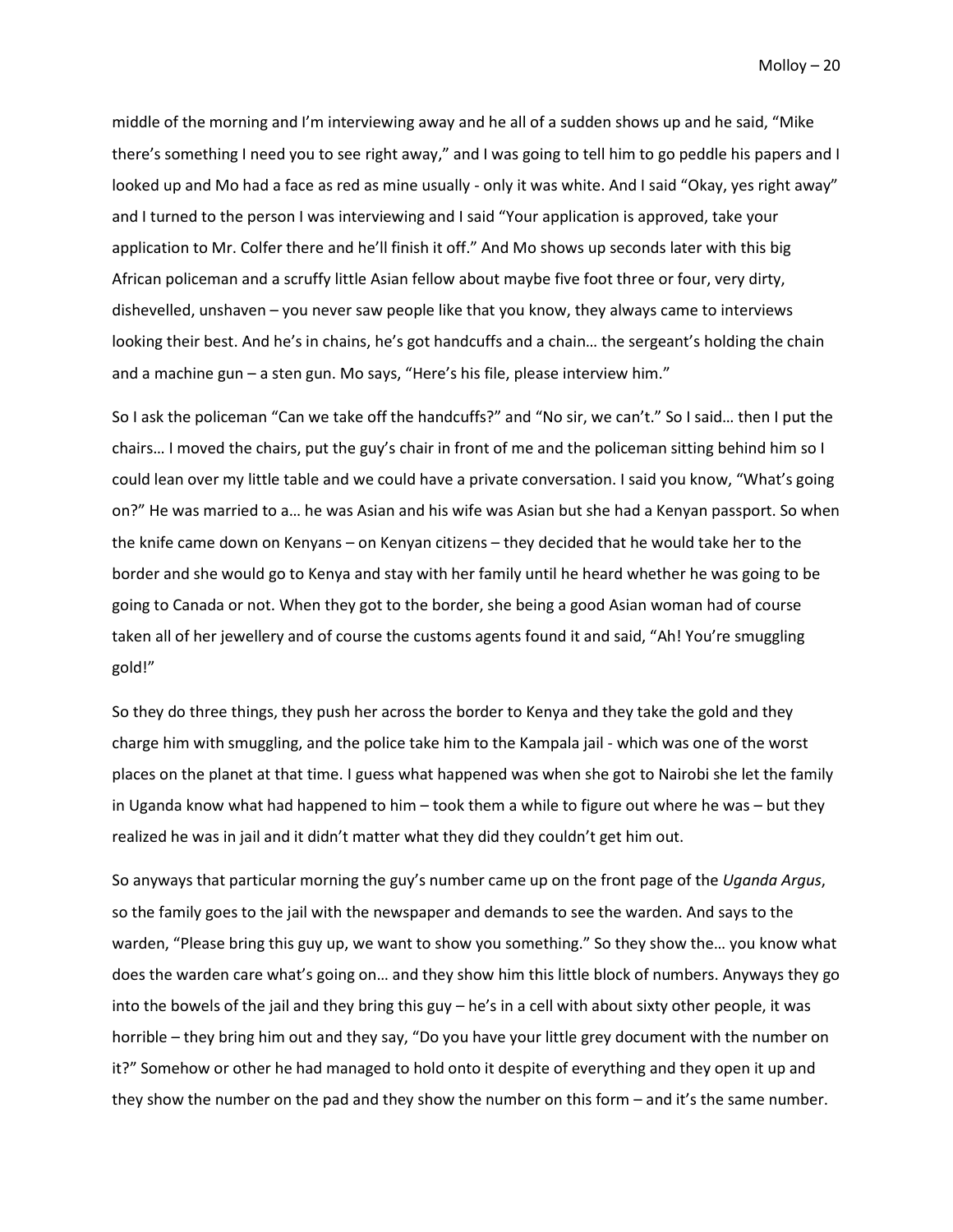And so the warden, deeply impressed says, "Okay well you can take him for an interview but he's got to go with sergeant so-and-so here."

That's the story I get from about three exchanges of sentences. And so you know there's no question in my mind that he's going to come to Canada. But I have to go through the forms and it turns out he's an auto mechanic, well auto mechanics were the highest in demand you could get and he spoke enough English that we got along, so he got full points for that. And he had an auntie in Port-Coquitlam British Columbia, so he gets extra points for that and you know he had some years of school. Anyways, I don't even have to use my discretion he has fifty two or fifty three points and because… I gave him a really good personal assessment for looking after his wife so well. So I said okay, well you meet our criteria but you have to have a medical. And I'm thinking well how the hell is this all going to happen?

While I'm interviewing I'm aware of everything going around you because this guy's got this gun and you could have heard a pin drop in that place. There was thirty of us working there and god knows how many other people had arrived by this time coming for their medicals, getting their documents and all these things. Not a sound. Except when the… the sergeant… this machine gun shaped like the very – they're very crude – a little stock here and then the magazine goes out the side and the, you know I knew enough from when my dad was in the war, these things are terribly unreliable. They go off, and he kept… they're awkward to hold so the sergeant kept putting it on the floor and then realizing he shouldn't be doing that and lifts it up, and every time that gun came up everybody in the room freaked out.

Anyways I say to the sergeant "We've got to go see the doctor." And I head over to the medical section which was just across the room really and there… Dr. Piche is just so formal, so bureaucratic standing by his little curtained in cubicle, I introduce the sergeant to him and I introduce the client to him and I say "It'd be nice if he could be seen" and Dr. Piche says, "Well I just happen to be free Michael I'll do it right now, sergeant take off the cuffs." And "No sir, I can't do that." So happily, the chain was quite long so in they go behind the curtain and we don't hear very much and I'm… I talked to the sergeant and he's got ribbons on his chest… including two that my father had from the Second World War so we talked about it, he was in Burma, my dad was in the north Atlantic. Not a lot of… commonality but at least it gave us something to chat about while we were waiting. And a very short time later, Dr. Piche comes out and says "He's met our medical criteria." No x-ray, no stool test, no urinalysis and I'm about to say, "What about…?" And he says "Michael – he has met or medical criteria." If you say so… [Laughter]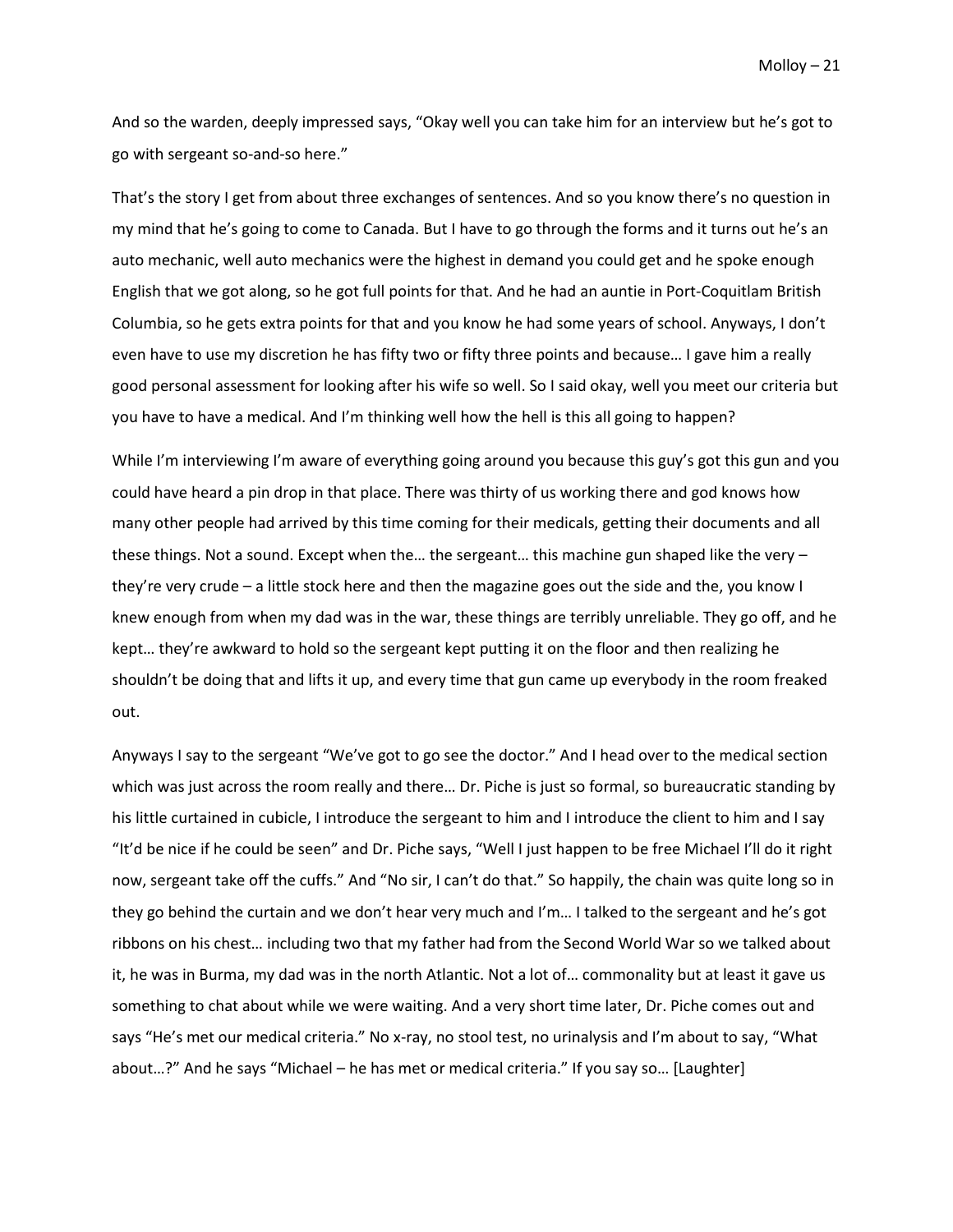So then the boss, St. Vincent who'd been watching this… you know, aware of his presence… watching the whole thing from the side of the room starts strutting over in his… Roger was about this wide and this tall, no fat on him, big man – but not tall – big like a brick, and he always wore these military cut safari suits. Comes over like the air force officer that he was, plants himself right in front of the sergeant and says "Sergeant, this man is to be delivered to Kampala airport for the Canadian flight that will be there tomorrow at seven o'clock precisely, do you understand?" And the sergeant says "Yes, sir." And Roger says "Well make it so," and turns and kind of marches away, and the sergeant salutes him as he goes. So I thought you know, this is really interesting.

So then there's a little awkward silence and Dr. Piche then says, "And oh, by the way sergeant if this goes well tomorrow we'll give your family free medicals the day after." Big smiles. And I had said to the sergeant, "It'd be really nice if this man could have a shower before he leaves tomorrow so that… you know it's a long journey and it won't reflect very well on Uganda if he doesn't get a chance to clean up." Whether he did or not I don't know, I didn't read the… they would see what they could do.

So the next morning seven o'clock exactly this convoy of police cars comes out to the foot of the airplane going up… there was no way… you know you had to go onto the tarmac and go up a couple of stairs and so this fellow, the police car arrives and the sergeant gets out and the man is still in his handcuffs and chain, no machine gun this time thank god. And Roger is waiting at the top of the stairs checking off the list of people going in and up the stairs they come and Roger says "Take off the chains now" so they, click, click, click, shoves him into the airplane as fast as he can. And the policeman had never seen an airplane before and said "Can I have a look inside?" and Roger's like it'll scare all those poor people to death if this guy comes in so he says "No, sergeant this is Canadian territory" which of course it really wasn't, of course it was Canadian property, but he said "I hope we'll see you tomorrow with your family" and they walked down. Roger shakes his hand and you know, leaves him laughing as it were. And the next morning the family showed up and they got the most extensive medical that anybody in Uganda ever got – and a big certificate of good health signed by Dr. Piche. So that one is the one that sticks out in my mind more than any else.

Towards the end… what we saw with the leadership of all the communities they kept changing as people got their visas and left and there were a couple of instances where people were brought in from faraway places by leaders of one community or another as we were reaching the end and in Roger's book he says that we turned them away. My recollection is that I wanted to turn them away, and Roger always said to me "Come on Mike, make room." And so… and for the most part we did.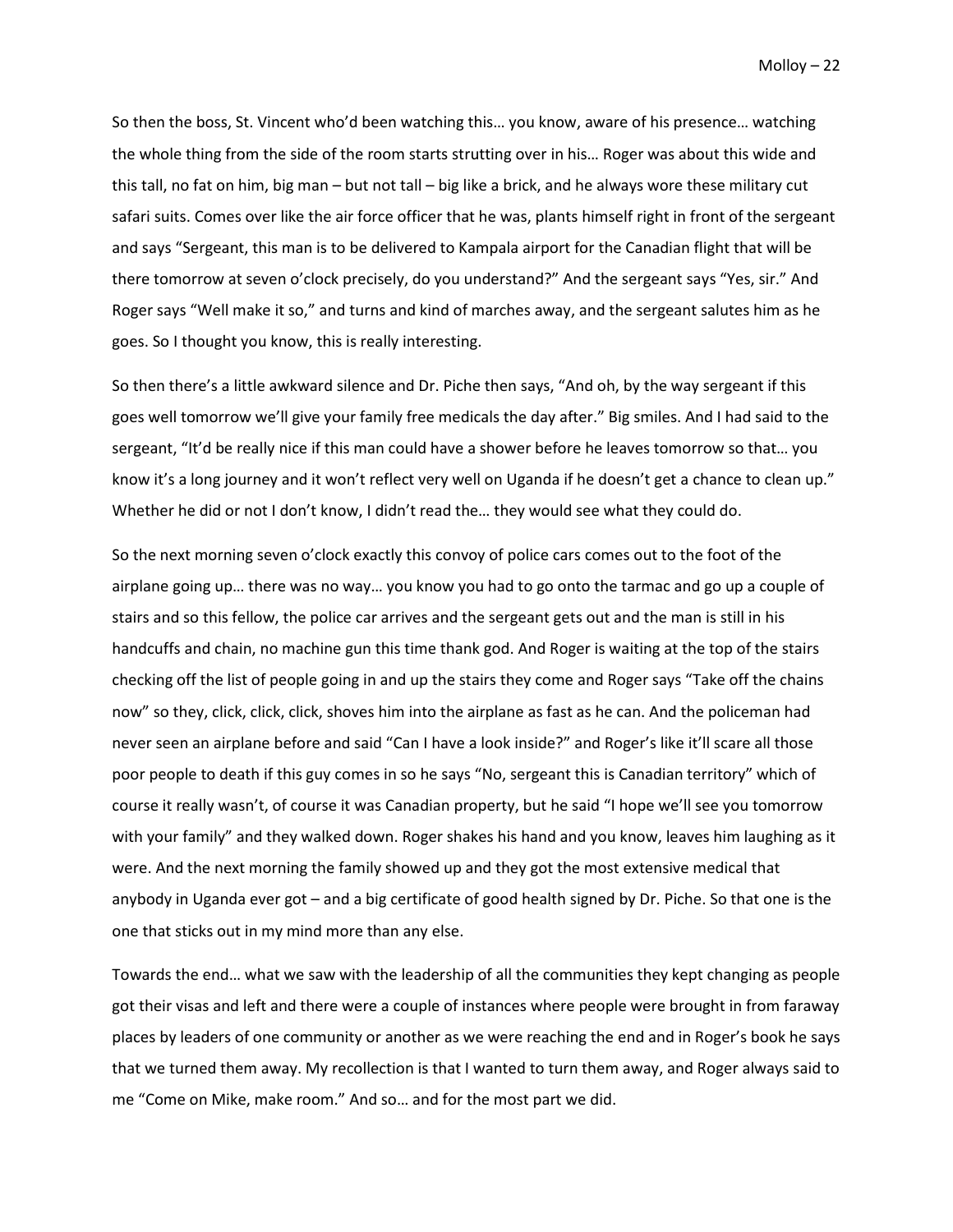The other thing that really sticks in my mind is was that we… there was a number of Canadian professors at Makerere University in Kampala… a very good school at that time and there was a guy from McGill who sort of acted as our liaison and he came to me one day and said "There's maybe twenty or so… maybe a bit more of medical students, Asian medical students at Makerere who are going to have to leave" and "What could we do with them?" And I said well, "What can you do?" I said "Can you get in touch with somebody in Canada and see whether these kids can be admitted to medical school in Canada?" and I reminded him that you know we had done the same with the Hungarians many years before. They had done it – I wasn't doing any immigration in those days I was five years old. I was too young to do it, they wouldn't take me.

About three days later he comes in with a telegram from the president of the Association of Canadian Universities and Colleges and it basically said, "Tell the visa office that we will place every single medical student at the expense of the universities that you care to send to us." So I showed that to Roger and at that stage we were just going like crazy and he said, "Well you can't have any resources to see these people but if you want to interview them you've got to do it on Sunday on your own time."

So I got in touch with the professor and I said, "Why don't we bring them all here say nine o'clock Sunday morning and we'll see if we can't get through them all." But they were all individual cases and so – I think I was within my authority – but what I did was I deputized the professor to be my assistant and I said, "We're going to interview these guys… [in groups] if we interviewed them one at a time we'd be here until midnight so we're going to do them in groups of five, they're all young men, we're not going to ask them anything too embarrassing" and so that's what we did.

I showed him what needed to be done with the paper so he would be filling in the parts on the back that I would have to sign for the medical and I would just go, your name is so-and-so? Your name is so-andso? Your name is so-and-so? And asked them all the hard questions at the end. "Are you a member of the Communist Party? Do you work for the KGB? Are you an ax murderer?" That sort of thing, all that sort of stuff. And the basis of that offer, we put a copy on each file and we approved them all. One went somewhere else but I'm told that they all got their medical degrees in Canada and around the time we did the thirtieth anniversary reception here in Ottawa for them I got an invitation to come to their thirtieth anniversary in Canada. Unfortunately the day… I was leaving the following day for something I was doing with a refugee file, but they were all back in Canada and all did very well.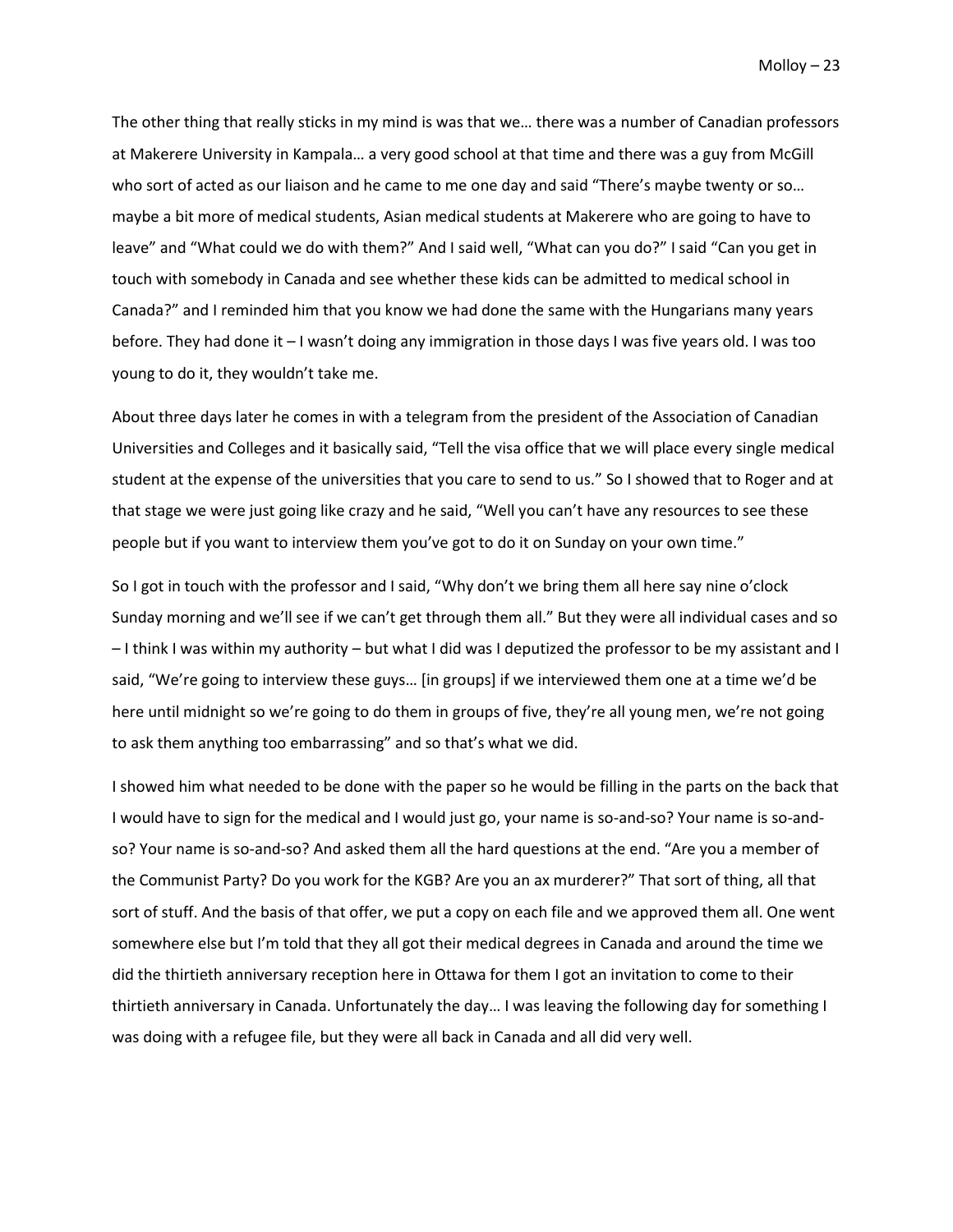That had some interesting repercussions down the road because a few years later I'm back in Canada as Director of Refugee Policy and we've just put through the refugee sponsorship stuff… we'd just got it designed. Just got the minister to sign off. We were in the business of that stage of going off to the churches and groups and telling them about it, warning them that Indo-China was coming, asking them to think about sponsorship.

One morning I get this guy walk into my office, a fellow by the name of Chris Smart from WUSC, World Universities Services Canada, and he says to me, "Why aren't you doing anything for refugee students?" and I said, "Well…" kind of really chippy, his attitude, and I said, "Well, nobody's ever asked me to." And I said, "What do you have in mind?" and he said, "Well, what do you have in mind?" And I said, "Well look, when we were in Uganda we brought in medical students on the strength of an offer from a university to look after their expenses and admit them." I said, "Well do you think WUSC could organize something like that?" He said, "Yeah we probably could." I said, "Okay, well I suggest we meet in three weeks and draw up a contract" and that was how three weeks later we were at the WUSC offices at that time – not where it is today – and we signed an agreement with them to sponsor refugee students. And more than a thousand student have been brought to Canada under that program since then.

So that was a direct, in my mind I could just… when he said that I could just see those groups of five shining faces in front of me. So that kind of had an interesting spill off effect – made it a lot easier. And even when we were doing it, the day we started to design the process for the bigger sponsorship program… that was what, in 1978… so six years later I remember my deputy Carla Thorlakson said well she would like to have the job of designing It, I wanted to do it myself and she said, "But you're the manager, let me have some fun" so I said, "Okay, well let's just talk about it" and I said to her, "What you need to understand is how important it was for us in Kampala when we opened up those applications and found that somebody somewhere had cared enough to send us a letter saying they'll look after them." I said, "So you've got to make it replicate that so when a visa office abroad sees that thing they'll know somebody cares and that will have a huge impact on any decision that they make."

So it all, you know it's funny these are things that later on were used in Indo-China and just to push it one step further… the fellow who ran that unit that brought the transportation documentation together, Gerry Campbell in the spring of '79 was sent for temporary duty out to Singapore… because we were really ramping up, hadn't made the big decisions yet but made five thousand... told in '78 bring in five thousand boat people. So Gerry was sent out as a reinforcement and the manager in Singapore was ill so he and two other guys put two thousand cases in to process in about two months. When he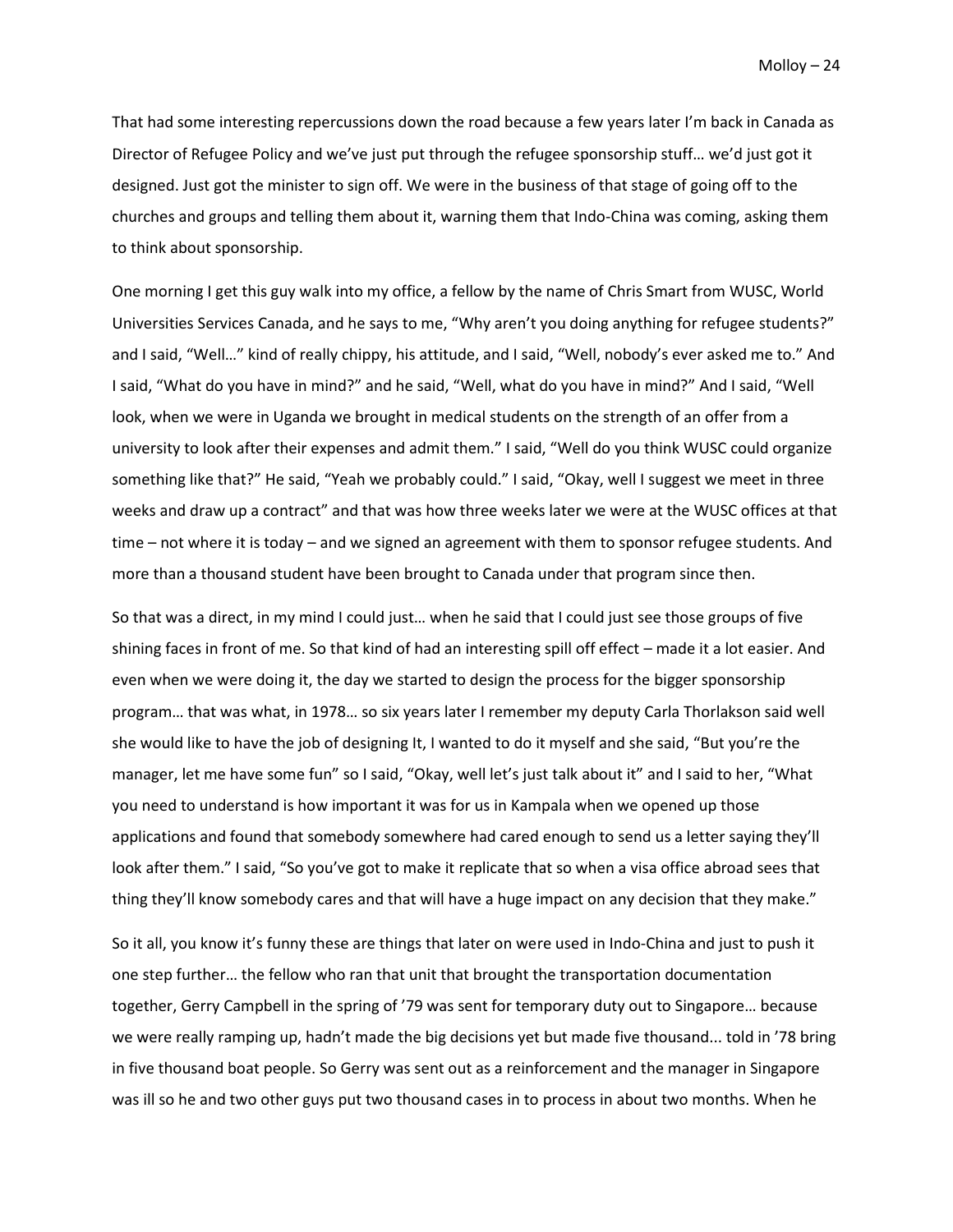came back to Canada he met with our management team and basically said, based on what we learned in Uganda, if we use the standard Canadian documentation techniques for this bigger movement of Indochinese in much more difficult circumstances… not in a building in one city but rather scattered from Macau to Thailand, the paper burden will kill us. We've got to shift as much as we can to after they arrive in Canada.

And it was on the strength of his hands-on experience in Kampala that the deputy minister said, he just literally picked up and called, phoned one of the really good administrators in the department and said, within a week I want to see the plan to shift the paperwork from the post to the two staging areas [in Montreal and Edmonton] that we set up at that stage. So again, that's another lesson learned that you know, what had almost killed us in Uganda in terms of a paper burden we were able to extract from the process or shift it. So this thing had a lot of implications.

The other thing I would say to is, just in terms of its longer implications… you know we were still, at that stage we were ten years into the no racial barriers thing, which had started in '62. Five years from the bringing in of the points system, two years from applying the convention and the fact that still this country was a very white country and there was a lot of misgivings… "What are we doing bringing brown people here as refugees? Refugees are from the communist countries. They look like us." And the fact that this community did so damn well so fast… and a huge psychological impact on them. You know, you pluck people out of their ordinary lives and in a short time bring them here and they're on their feet… it really expanded our understanding of what the country could do with willing refugees. It had a huge impact I think you know… we had brought in some Tibetans and we brought in a few people from Hong Kong, but this was a really highly visible movement and yet I think at the end of the first year there was still twelve people receiving government assistance out of the sort of seven or eight thousand, so that was really noted, it had quite a good impact.

# **Heather: We're getting close to the end here, but could you tell me a little bit about your involvement with the Ugandan Asian community since that time and with the Canadian Immigration Historical Society?**

Mike: Well, it was really funny. People that I met on my first visit to Kampala ended up in Vancouver where my wife was. Of course my wife after she had the baby couldn't fly for six weeks or so, and I in the meantime had to go open a visa office in Minneapolis, Minnesota of all things. Anyways, when we get to Minnesota my wife finally arrives sort of in… I don't know February or March of 1973, she's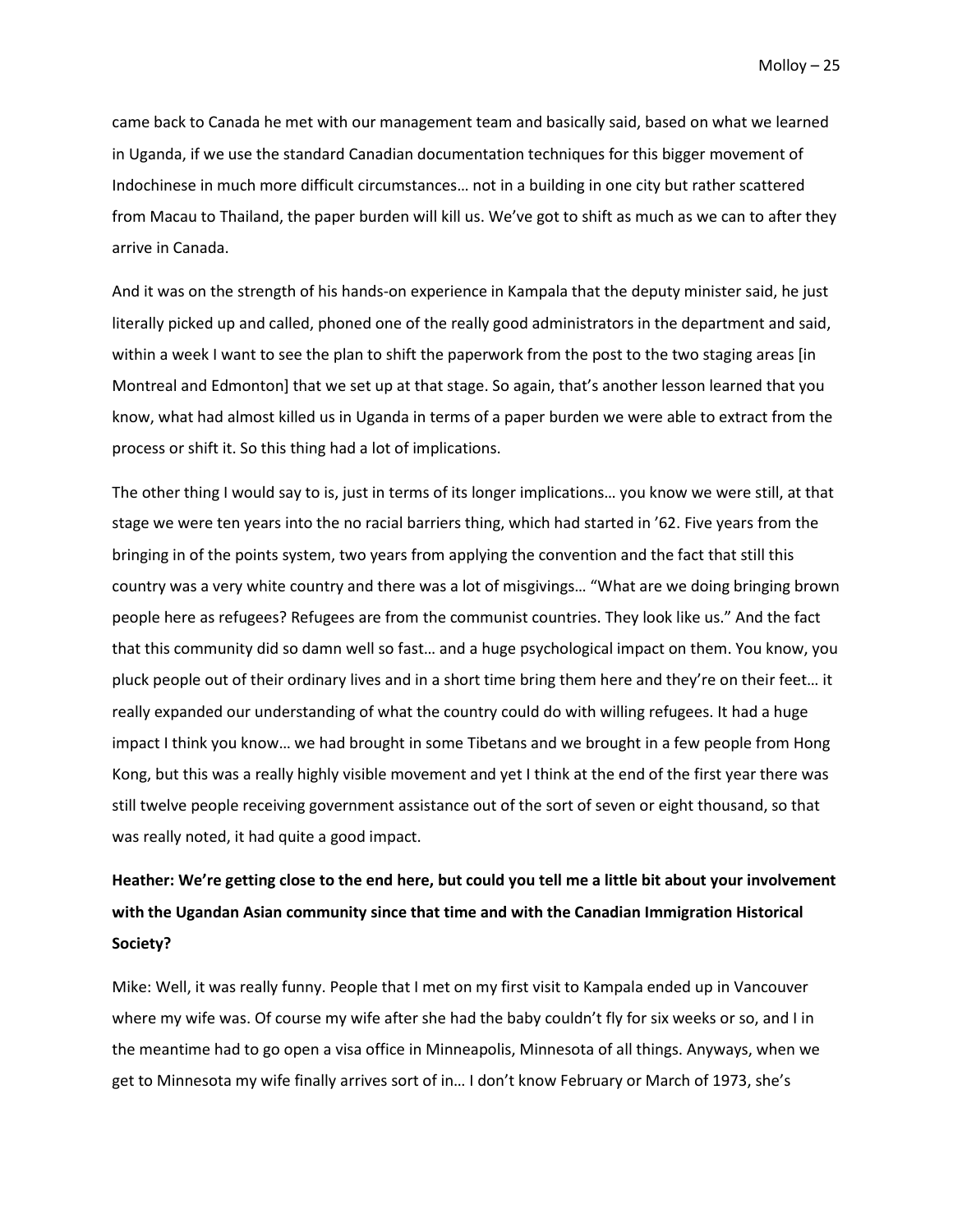unpacking and she says "Oh! Here's some hand me downs from Sadru and Nelly, their kids have outgrown these clothes." When these two couples arrived in Vancouver they knew my wife was there, they knew she was pregnant and they went out of their way to look her up and my kids ended up wearing their kid's hand me downs. You know, just a one-off.

So we stayed in touch, and I'm originally from B.C. so that's where we would spend our vacations, my inlaws were there, my cousins were there. When we would be home you'd go see the Irish cousins and then you'd go see the Ismaili cousins, and there was kind of a real sense of family developed over the years. It came very close to being real at one stage but nevertheless… and they've been part of our inner circle of friends and family since then.

Through that of course you meet everybody else. So we've been to weddings there and funerals and the same applied to the – Oh, when we were starting in Uganda we needed more clerical staff and we'd been going through the applications and we'd discovered two Sikh girls who had just come back from a travel agent's course in London. Aha! This is what we want, so we called them in with their dad who's a big game hunter – a big tough fellow – and said if they worked for us we'd certainly be sympathetic if you chose to apply to Canada. Well at that stage he was going to India, he didn't want anything to do with Canada but the girls quickly integrated to the secretarial crowd. They all liked each other and persuaded daddy that they were going to go to Canada. And they stayed in touch by correspondence and then we fell out of touch but they all worked either for the immigration department – one of them still is a deportations officer – and the others worked for the airlines or in the travel business.

Years later my wife and I had gone down to Toronto to support one of the ministers when he was on Canada AM or something, we're standing at the airport and this old Mercedes comes wobbling down the street and all these women are looking out at us as they go by. My wife says, "Who the hell do you think that was?" and I said, "It can't be the Chima girls… oh well." A few minutes later it comes around, this car pulls up… "Mr. Molloy?" And it's the girls, there were five sisters, two of whom worked for us and they – we're seeing them next week they're in Toronto – and they had become… and in fact, because the family's so small, at the various funerals I am one of the Sikh men who goes to funerals to stand in.

So the links are quite deep and then we got much more organized as time went by and now that the twentieth anniversary… about the twenty second we decided that it would be - in the Historical Society – that we needed to do something to recognize it. We met with people from all of the communities and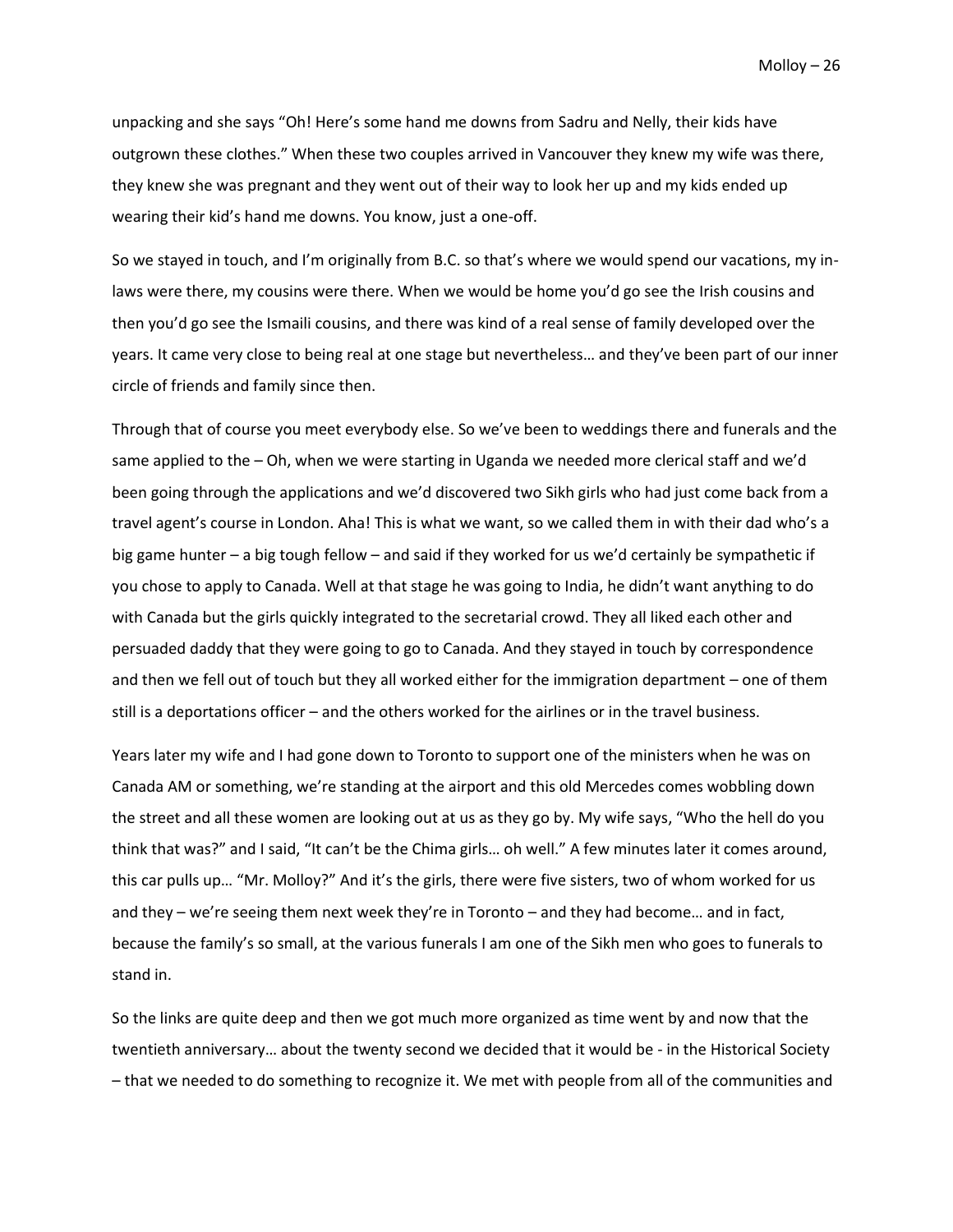we had a huge… a one day conference and then a big gala called Journey into Hope, it took place at the University of Ottawa and the Museum of Civilization [now the Canadian Museum of History]. Seven hundred people showed up… it was just really… and you can still find the transcript from the meeting. The morning was about the Canadians going to Kampala and the afternoon was about the Asians coming to Canada, and it was really quite impressive – and it's all on tape, it's on the tape that's in the archives here – so that was the first thing we did.

And then the thirtieth anniversary just before... a year before the thirtieth anniversary I ran into Salim Fakirani – met him for the first time – at the Iftar on the hill one year and as we're standing there, Salim and I are just you know, just became instant friends. And before the night was out we were already planning a thirtieth anniversary which we did on the thirtieth anniversary and that – again six or seven hundred people came to that and we brought in the politicians and all that stuff. So and then that lead… I got increasingly interested in who were these people and where did they come from? I know a lot about what happened when they got here so I got interested in their historical antecedents.

Then we get this… I spend an afternoon in Vancouver about seven or eight years ago probably with a lady by the name of Umeeda Switlo who was doing oral history, gathering oral history within the Ismaili community there and we had a really good chat, I really liked her… I really encouraged her to keep doing what she was doing. So three years ago this gentleman who had – Mr. Bennett – who had collected all those newspaper clippings in Uganda, somehow or other was trying to figure out what to do with them, and the trail lead to Umeeda Switlo who said, "Well, you ought to talk to Mike Molloy." And so he came to see me and it turned out he had this amazing collection of clippings that he had collected in Kampala between '70 and '72, including the famous sample of the "Here's your number, come in on Thursday" ad in the paper.

So he wanted to get rid of them, he was downsizing, I was downsizing – didn't necessarily want to take them but I thought these are not going to slip out of my sight. So I thought okay well I'll just take them and we'll figure out what to do with them later and I thought I've got to talk to Salim about this and see whether he's got some ideas. And something happened… I know what it was, I had given a series of talks on the Ugandan Asians for the fortieth anniversary and I was giving the talks again at the annual meeting of the [Canadian Immigration] Historical Society and we invited all the veterans of Uganda to that meeting, including the three secretaries and when I was talking to them after dinner I told them about this amazing collection and Mary Ellen Hempel said, "Well my husband did the same thing from the Canadian side."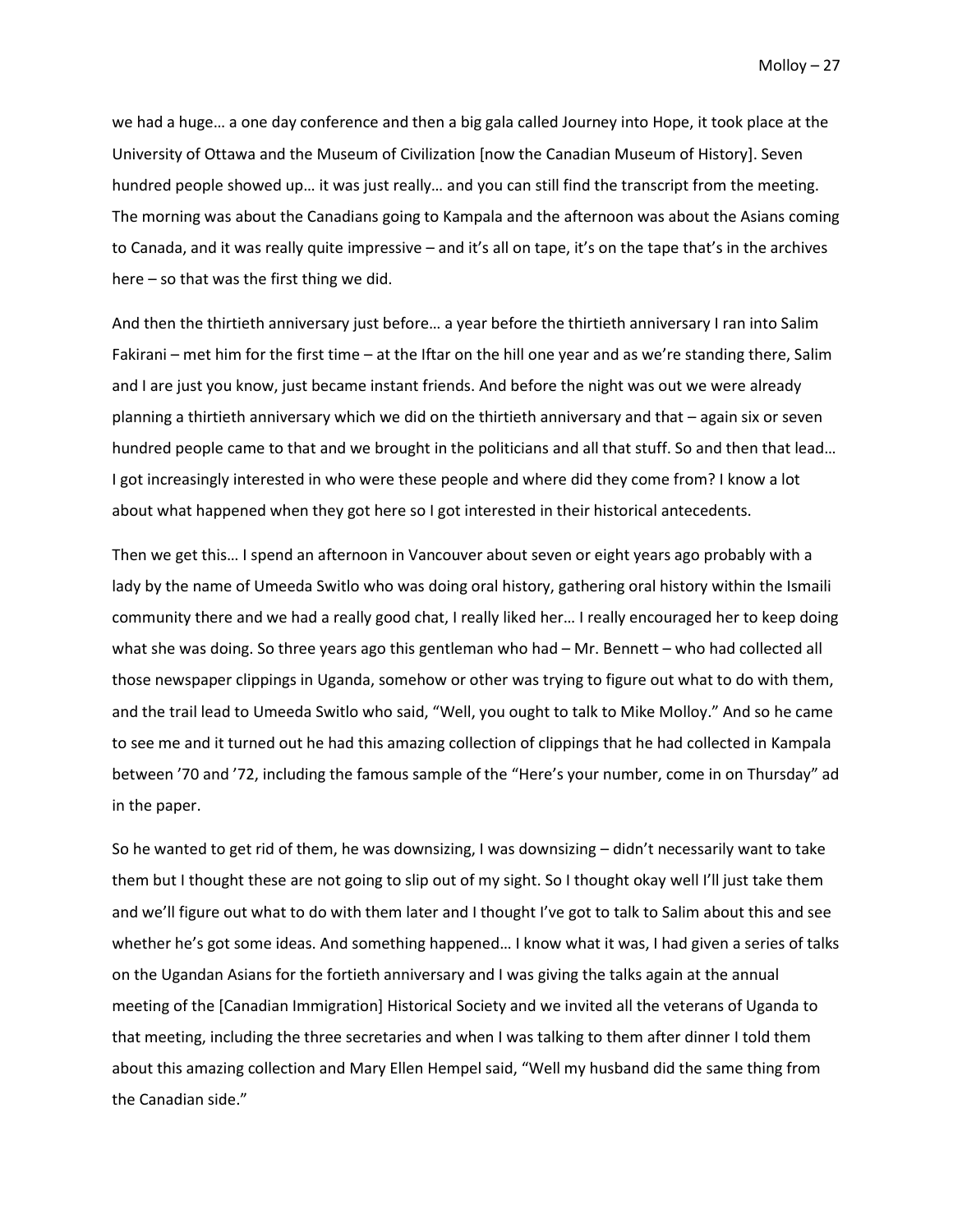And so I thought, what are the chances? This… within a matter of weeks I get a Ugandan collection and a Canadian collection all dealing with the same thing. So that then I thought, okay we've got to get these somewhere and since Carleton is – even though I'm associated with the University of Ottawa – there are many more people working on immigration here than do at Ottawa. I thought, so this is the place where they're more likely to be used, so that led then to the setting up of this archive, this project. The Historical Society is a very small group so we work with levers, you know [Laughter], we always work in association with someone else whether we're working – whatever it is – on Uganda or Indochina or Kosovo… our method is to always find a university or the community and work with them, because you get a better result.

And because you know, at any one time in the society there may be ten really active people and everybody else is reading what we're doing. So that's kind of the legacy of this. And to me a never ending source of amazement to me that now forty-two years after the event, this thing is still swirling around in and out of my life. There are two PhD's being done on this as we stand, people are collecting oral history from Ugandans right across the country right now, and I think what's happened is there's a generational dialogue that seems to be going on – not in a very organized way – but I see it in the Goan community, and I see it various places where I meet Ismailis… the people of Shezan [Muhammedi]'s generation want to know the experience of the parent's generation or their grandparent's generation, and the parents and grandparents have been pretty busy [Laughter] getting established in Canada, but they are now in a situation where they now have the leisure and time to think about it, talk about it.

So we're… and given what a great experience this was for everybody, the positive impact it had on the immigration department, the positive impact it had on Canada, the positive impact it had on the people who came here, at a time when people are getting… the whole business of good refugees and bad refugees and all the rest of that stuff that's going around out there right now, this is a great story to keep telling because it shows how everybody wins when we do this.

For me, I'm always surprised that… there is not a month goes by in my life right now where somebody doesn't contact me through the Historical Society to ask me a question about Uganda. There is not a month. [Laughter] I mean, there is some people I'm working with quite a bit, but we get these questions coming in from England, from Europe, from all across Canada. What about this, what about that? It's nice now to be able to say, "Oh, have you heard about the Carleton website? Go take a look at that, it's got everything you ever need to know and then a bit more."